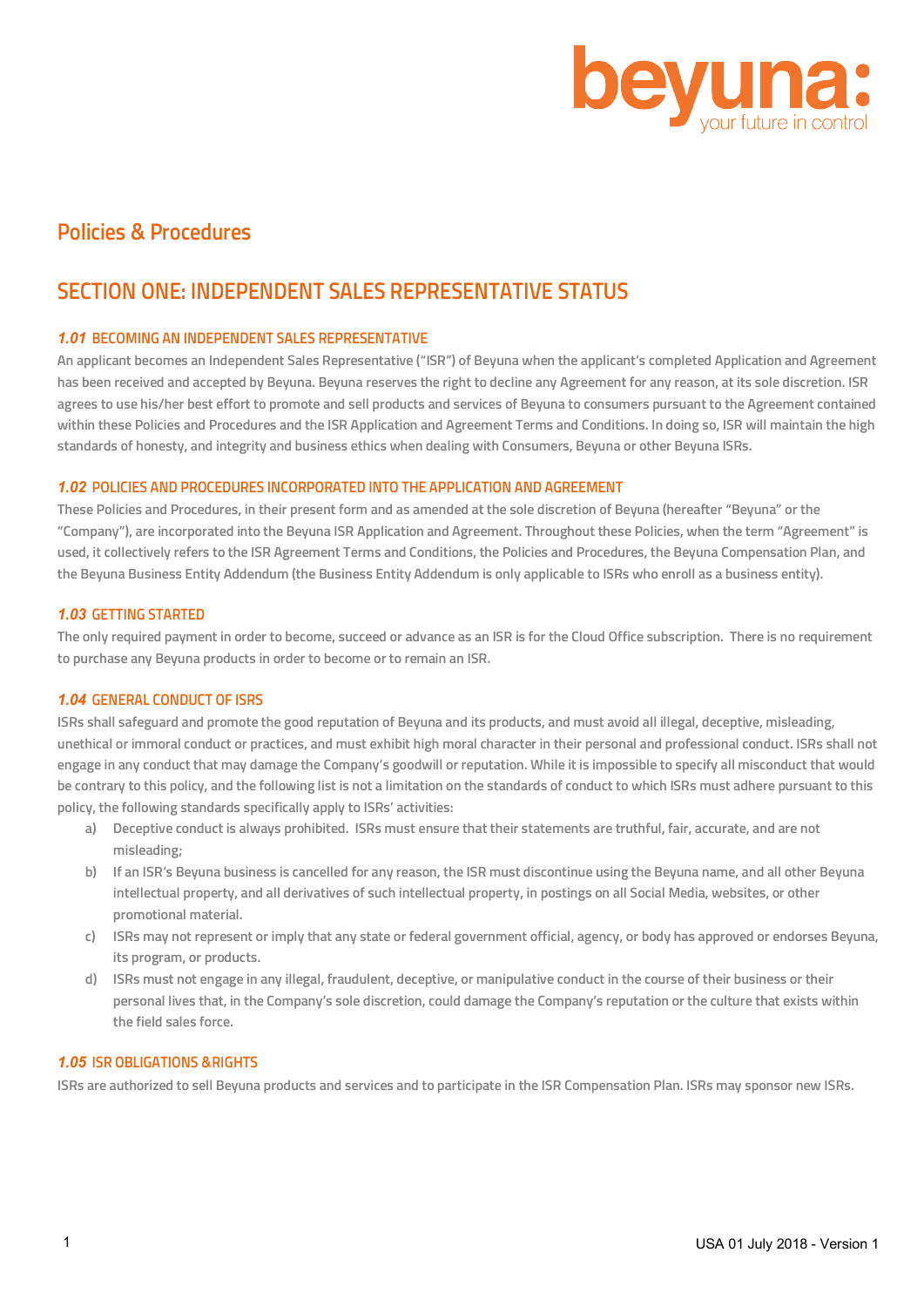

## *1.06* **HANDLING PERSONAL INFORMATION**

**If an ISR receives Personal Information from or about a prospective ISR or customer, it is the ISR's responsibility to maintain the security of such information and to destroy it when no longer needed; an ISR should shred or irreversibly delete the Personal Information of others as soon as the ISR no longer needs it. Personal Information is information that identifies, or permits a person or entity to contact, an individual. It includes an individual's name, address, email address, phone number, credit card information, social security or tax identification number and other information associated with these details.**

#### *1.07* **LEGAL AGE**

**An Applicant must be at least 18 years of age to become a Beyuna ISRs and to conduct business in any country. The minimum age requirements vary from country to country. The Applicant must be of legal age in the state / province / country of their residence. As a result, in some countries, the minimum age may be more than 18 years of age.**

## *1.08* **INTERNATIONAL ACTIVITIES**

**ISRs may not sell Beyuna products or conduct business activities of any nature in any country that the Company has not announced is officially open for business.**

#### *1.09* **LIMITATIONS ON ISR AND HOUSEHOLD BUSINESSES**

**There may be no more than two Beyuna businesses per household. If there are two businesses in the household, both businesses must have the same Sponsor (e.g., one of the individuals in the household may not sponsor another individual in the household). A "household" is defined as spouses or couples, and dependent children of one or both spouses or couples, living in the same home of the spouses or member of the couple, as well as dependent children of either spouse or member of the couple, while attending school away from home.**

#### *1.10* **ACTIONS OF HOUSEHOLD MEMBERS**

**If a household family member of an ISR engages in conduct that would be a violation of the Agreement, the conduct of the household family member may be imputed to the ISR.**

#### *1.11* **DIVORCE**

**When a couple sharing ISR entity divorces or separates, Beyuna will continue to pay commission checks in the same manner as before the divorce or separation until it receives written notice signed by both parties or a court decree which specifies how future commission checks should be paid, provided and if applicable, the couple has complied with the requirements of Section 5.03.**

#### *1.12* **CORPORATIONS, PARTNERSHIPS &TRUSTS**

**Corporations, partnerships, limited liability companies or other forms of business organizations or trusts (business entities) may become ISRs of Beyuna when the Application and Agreement is accompanied by a Business Entity Addendum and an IRS Form W-9 containing the business entity's Federal Employer Identification Number (FEIN). Affiliated parties of a business entity including shareholders, directors, officers, partners, members, beneficiaries and trustees, as applicable, as well as any individual who has any ownership or management responsibility of a business entity must comply with the Agreement. If a business entity or any affiliated party violates the Agreement, Beyuna may take disciplinary action against the business entity and/or against any of the affiliated parties.**

#### *1.13* **DISSOLUTION OF A BUSINESS ENTITY**

**If a business entity that operates a Beyuna business dissolves, the owners of the business entity must instruct the Company on the identity of the proper party who is to receive the business. The Beyuna business must be awarded to a single individual or entity that was previously recognized by the Company as an owner of the business entity; the Company cannot divide the business among multiple parties or issue separate commission payments.**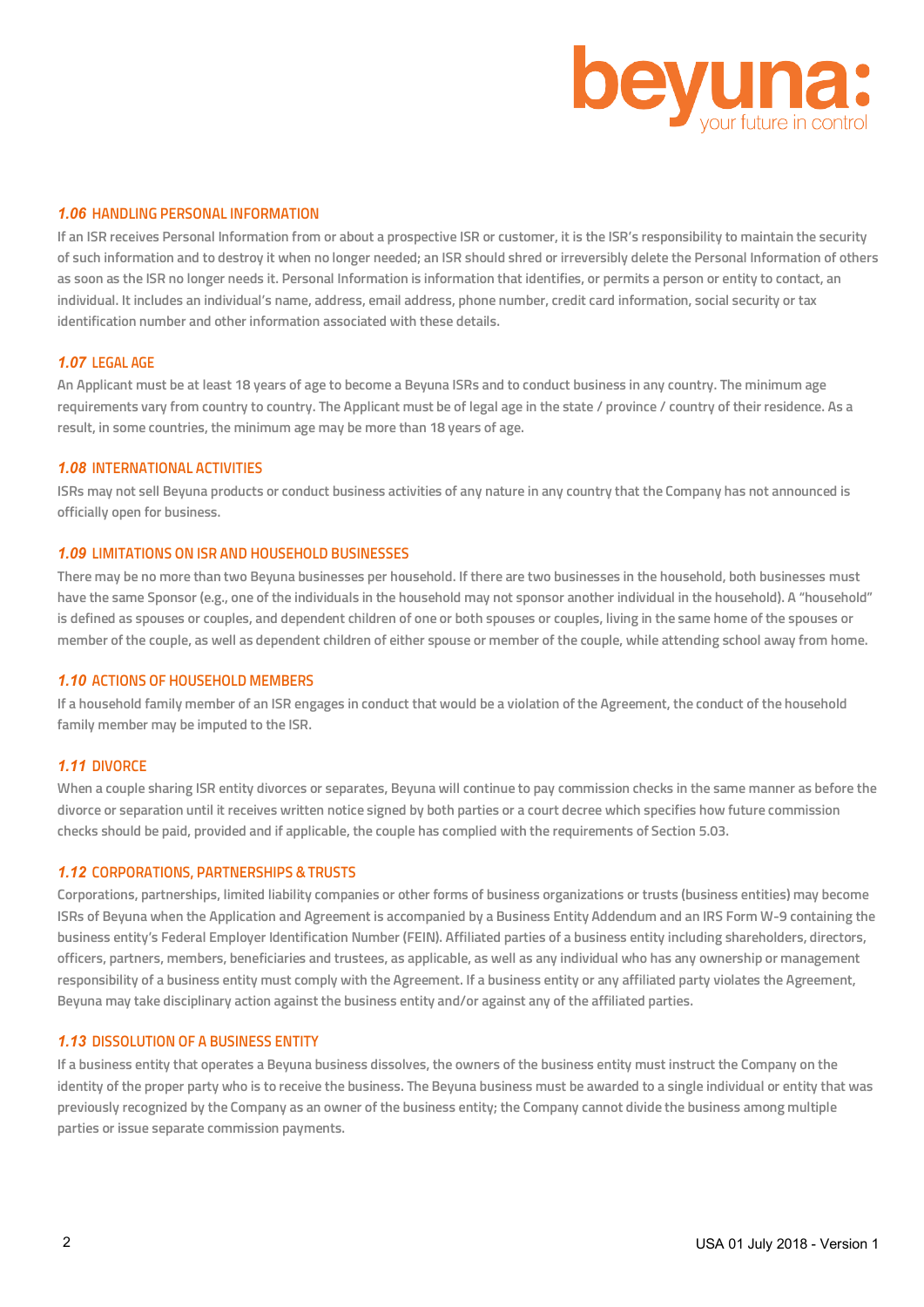

#### *1.14* **FICTITIOUS OR ASSUMED NAMES NOT PERMITTED**

**A person or entity may not apply as ISR using a fictitious or assumed name.**

#### *1.15* **INDEPENDENT CONTRACTOR STATUS**

**ISRs are Independent Contractors responsible for determining their own activities without direction or control by Beyuna, subject to compliance with the Agreement. They are not franchisees, joint venturers, partners, employees or agents of Beyuna and are prohibited from stating or implying, whether orally or in writing, otherwise. ISRs have no authority to bind Beyuna to any obligation. ISRs shall not be treated as employees of Beyuna for their services or for Federal or State tax purposes. ISRs are responsible for paying local, state, and federal taxes due from all compensation earned as an ISR of the Company. ISRs set their own hours and determine how to conduct business, subject to compliance with the Agreement.**

#### *1.16* **NEGATIVE COMMENTS**

**Complaints and concerns about Beyuna should be directed to the Customer Service Department (customerservice@beyuna.com). ISRs must not disparage, demean, or make negative remarks to third parties or other ISRs about Beyuna, its owners, officers, directors, management, or employees, other Beyuna ISRs, or the Compensation Plan. Disputes or disagreements between any ISR and Beyuna shall be resolved through the dispute resolution process, and the Company and ISRs agree specifically not to demean, discredit, or criticize one another on the Internet or any other public forum.**

#### *1.17* **TAXATION**

**As Independent Contractors, ISRs will not be treated as franchisees, owners, employees or agents of Beyuna for Government tax purposes including, with respect to the Internal Revenue Code, Social Security Act, federal unemployment act, state unemployment acts or any other federal, state, or local statute, ordinance, rule or regulation. Each ISR is responsible for paying local, state and federal taxes on any income generated as an ISR and must provide Beyuna with his or her Social Security Number or Federal Tax ID Number. Every year, Beyuna will provide an IRS Form 1099 MISC (Non-employee Compensation) earnings statement to each U.S. resident who: 1) Had earnings of over \$600 in the previous calendar year; or 2) Made purchases during the previous calendar year in excess of \$5,000. Beyuna cannot provide ISRs with any personal tax advice. ISRs should consult with their own tax accountant, tax attorney, or other tax professional.**

## *1.18* **ISR IDENTIFICATIONNUMBER**

**Each ISR will be assigned an ISR Identification Number by the Company. The ISR Identification Number must be placed on all orders and correspondence with Beyuna.**

#### *1.19* **LEGAL COMPLIANCE**

**ISRs must comply with all state, federal and local statutes, regulations and ordinances concerning the operation of their business. ISRs are responsible for their own managerial decisions and expenditures including all estimated income and self-employment taxes.**

## *1.20* **NO EXCLUSIVE TERRITORIES**

**No franchise is granted and there are no exclusive territories for sales or sponsoring purposes to anyone.**

## **SECTION TWO: TERM & RENEWAL**

#### *2.01* **TERM**

**Subject to the terms of Section 4.01, the Agreement shall have a term which shall begin on the date of acceptance by Beyuna and end one year from the date thereof (the "Anniversary Date").**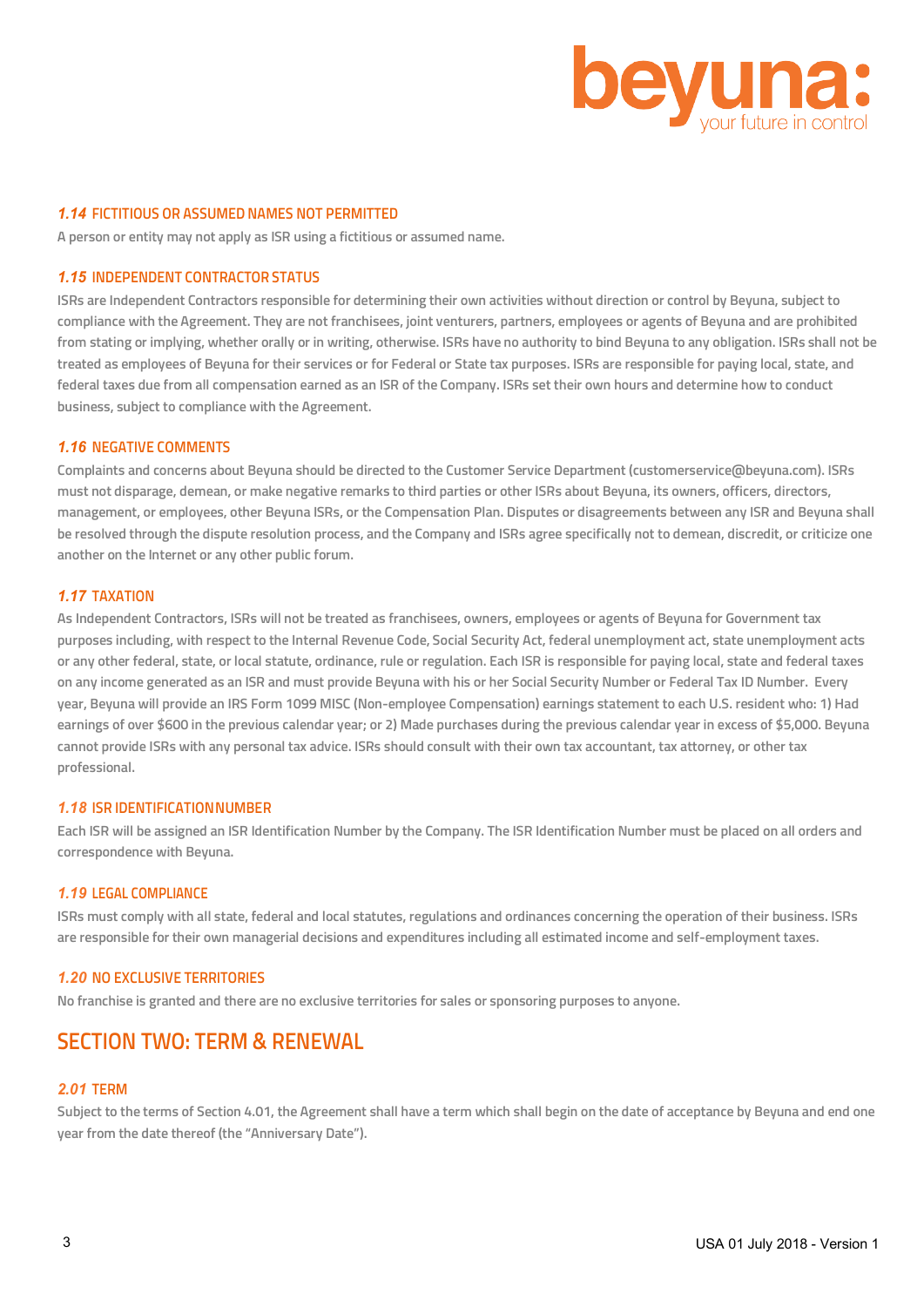

#### *2.02* **RENEWAL**

**ISRs must renew annually, on the Anniversary Date and ISR has the right to decline to accept any renewal at its sole discretion. Beyuna may require that ISRs execute a new Agreement upon renewal. ISRs not renewing by the renewal date shall be deemed to have voluntarily terminated their ISR relationship with Beyuna, and thereby lose their ISR entity, all sponsorship rights, their position in the Compensation Plan and all rights to commissions and bonuses. ISRs who fail to renew their ISR status may not reapply under a different sponsor unless they wait a minimum of six months before reapplying.**

## **SECTION THREE: SPONSORSHIP**

#### *3.01* **SPONSORING**

**ISRs may sponsor other individuals as ISRs. ISRs must ensure that each potential new ISR has reviewed and has had access to the current Policies and Procedures, Terms and Conditions and Compensation Plan prior to or when entering into the Agreement.**

#### *3.02* **MULTIPLE AGREEMENTS**

**If an applicant submits multiple applications which list different sponsors, only the first completed Agreement received by Beyuna will be accepted.**

#### *3.03* **TRAINING REQUIREMENT**

**A Sponsor must maintain an ongoing professional leadership association with ISRs in his or her organization and must fulfill the obligation of performing a bona fide supervisory or sales function in the sale or delivery of products and services.**

#### *3.04* **INCOME CLAIMS**

**ISRs must truthfully and fairly describe the Compensation Plan using promotional materials provided by the Company. When presenting or discussing the Beyuna opportunity or Compensation Plan to a prospective ISR, an ISR may not make income projections, income claims, income testimonials, or disclose his or her Beyuna income (including, but not limited to, the showing of checks, copies of checks, bank statements, or tax records), or the income of any other ISR. Nor may an ISR make "lifestyle" income claims. A "lifestyle" income claim is a statement or depiction that infers or states that the ISR can enjoy a luxurious or successful lifestyle due to the income they earn from their Beyuna business. Examples of prohibited lifestyle claims include, but are not limited to, representations (either through audio or visual medium) that an ISR was able to quit his/her job, acquire expensive or luxury material possessions, or travel to exotic or expensive destinations. ISRs may not guarantee commissions or estimate expenses to prospects**

#### *3.05* **COMPENSATION PLAN AND PROGRAM CLAIMS**

**When presenting or discussing the Beyuna Compensation Plan or the Beyuna opportunity, ISRs must make it clear to prospects that financial success in Beyuna requires commitment, effort, and sales skill. Conversely, ISRs must never represent that one can be successful without diligently applying themselves. Examples of misrepresentations in this area include, but are not limited to:**

- **a) It's a turnkey system.**
- **b) The system will do the work for you.**
- **c) Just get in and your downline will build through spillover.**
- **d) Just join and I will build your downline for you.**
- **e) The Company does all the work for you.**
- **f) You don't have to sell anything.**
- **g) All you need to do is buy your products every month.**

**The above are just examples of improper representations about the compensation plan and the Company's program. It is important that ISRs do not make these, or any other representations, that could lead a prospect to believe that they can be successful as an ISR without commitment, effort, and sales skill.**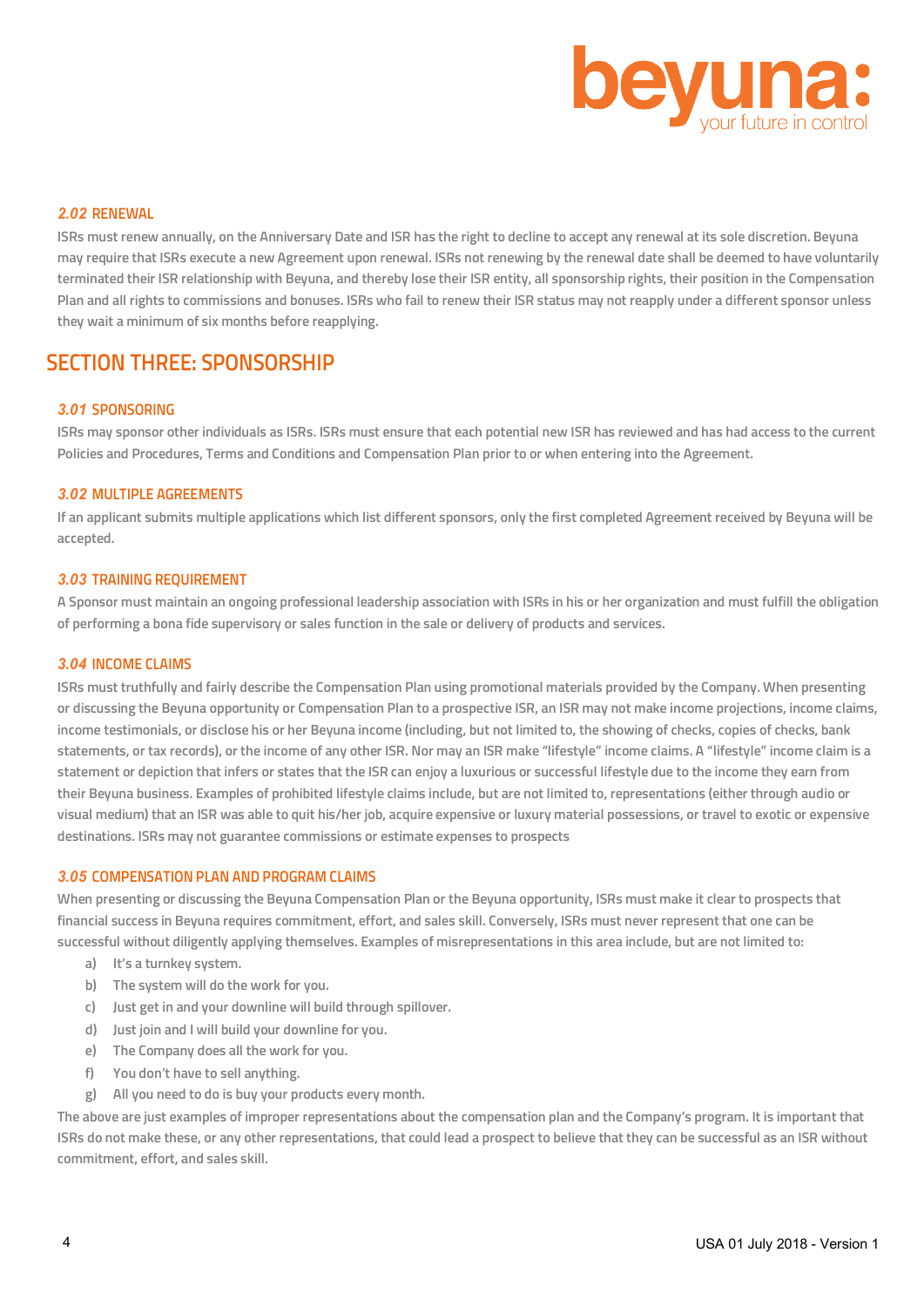

#### *3.06* **TRANSFER OF SPONSORSHIP**

**Beyuna does not permit the transfer of sponsors. Network Marketing is a business of creating relationships. Once an ISR is sponsored, Beyuna believes in maximum protection of that relationship. The only exception is upon prior written approval of Beyuna to correct ethical violations as determined at the sole discretion of Beyuna. Alternatively, an ISR may change sponsors by voluntarily terminating his or her ISR Agreement in writing and remaining inactive for six full calendar months. Following the six-month period of inactivity, the former ISR may reapply under a new sponsor. The ISR will lose all rights to his or her former downline organization upon his or her voluntary cancellation and shall have no rights to such organization upon re-enrolling under the new sponsor.**

## *3.07* **CROSS SPONSORING/NONSOLICITATION**

**ISRs are free to participate in other network marketing programs. However, during the term of this Agreement and for one year thereafter, except for an ISR's personally sponsored ISRs, an ISR may not directly or indirectly recruit other Beyuna ISRs for any other network marketing business. The term "recruit" means the direct or indirect, actual or attempted, sponsorship, solicitation, enrollment, encouragement, or effort to influence in any other way, another Beyuna ISR to enroll or participate in another network marketing opportunity. This conduct constitutes recruiting even if the ISR's actions are in response to an inquiry made by another ISR or customer. In addition, no ISR may participate in any action that causes another ISR to be sponsored through someone else into another network marketing company.**

#### *3.08* **PARTICIPATING IN OTHER NETWORK MARKETING PROGRAMS**

**If an ISR is engaged in another direct selling program or business, it is the responsibility of the ISR to ensure that his or her Beyuna business is operated entirely separate and apart from all other businesses and/or direct selling programs. To this end, the ISR must not:**

- **a) Display Beyuna promotional materials, sales aids, or products with or in the same location as, any non-Beyuna promotional material or sales aids, products or services. (An ISRs personal social media accounts are exempt from this policy to the extent such social media accounts are not Beyuna-related business or group pages.)**
- **b) Offer the Beyuna opportunity, products or services to prospective or existing customers or ISRs in conjunction with any non-Beyuna program, opportunity or products. (An ISRs personal social media accounts are exempt from this policy to the extent such social media accounts are not Beyuna-related business or group pages.)**
- **c) Offer, discuss, or display any non-Beyuna opportunity, products, services or opportunity at any Beyuna-related home party, meeting, seminar, convention, webinar, teleconference, or other function.**

# **SECTION FOUR: RESIGNATION/SUSPENSION/TERMINATION**

### *4.01* **VOLUNTARY RESIGNATION**

- **a) A participant in this network marketing program has a right to cancel at any time, regardless of reason. ISR may voluntarily terminate his or her ISR status by failing to renew or by sending written notice of such resignation or termination to Beyuna. Voluntary resignation is effective upon receipt of such notice by Beyuna.**
- **b) If an ISR is also on the Autoship program, the ISR's Autoship order shall continue unless the ISR also specifically requests that his or her Autoship Agreement also be canceled.**
- **c) ISR who resigns or terminates their ISR status may reapply as an ISR but only under the same sponsor as before or six months after resignation under another sponsor.**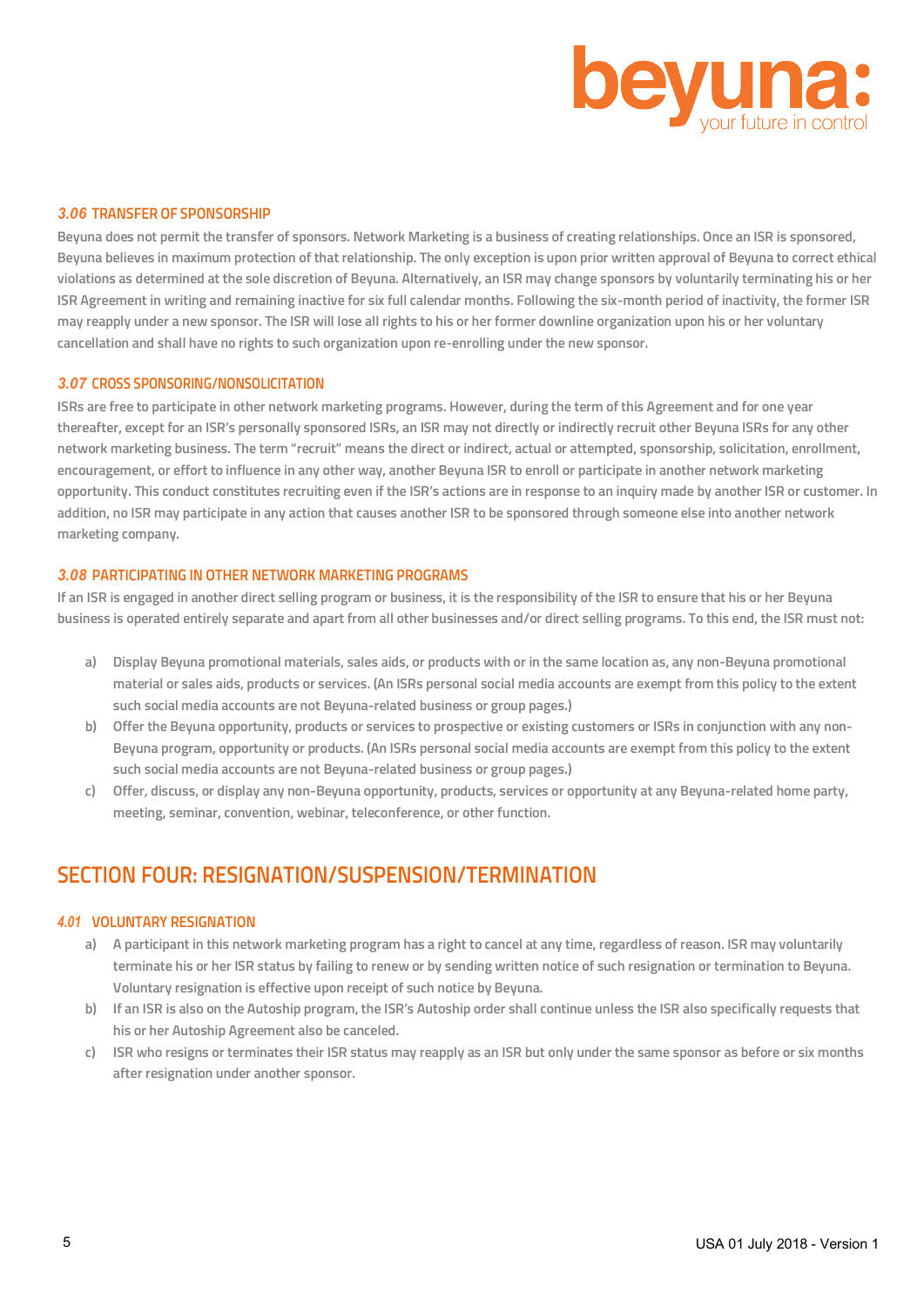

#### *4.02* **SUSPENSION**

**ISR may be suspended for violating any of the provisions of the Agreement, which includes these Policies and Procedures, the Terms and Conditions, the Business Entity Addendum (where applicable) and the Compensation Plan. When a decision is made to suspend an ISR, Beyuna will inform the ISR in writing that the suspension has occurred effective as of the date of the written notification, the reason for the suspension and the steps necessary to remove such suspension (if any). The suspension notice will be sent to the ISRs "address on file" pursuant to the notice provisions contained in Section 11.18. Such suspension may or may not lead to termination of the ISR as so determined by Beyuna at its sole discretion. If the ISR wishes to appeal, Beyuna must receive such appeal in writing within fifteen (15) days from the date of the suspension notice. Beyuna will review and consider the suspension and notify the ISR in writing of its decision within thirty (30) days from the date of the suspension notice. The decision of Beyuna will be final and subject to no further review. Beyuna may take certain action during the suspension period, including, but not limited to, the following:**

- **a) Prohibiting the ISR from holding himself or herself as ISR or using any of Beyuna' s proprietary marks and/or materials;**
- **b) Withholding commissions and bonuses that are due the ISR during the suspension period;**
- **c) Prohibiting the ISR from purchasing services and products from Beyuna; and/or;**
- **d) Prohibiting the ISR from sponsoring new ISRs, contacting current ISRs or attending meetings of ISRs.**
- **e) If Beyuna, at its sole discretion, determines that the violation which caused the suspension is continuing, and has not satisfactorily been resolved or a new violation involving the suspended ISR has occurred, the suspended ISR may be terminated.**

#### *4.03* **TERMINATION**

**ISR may be immediately terminated for violating the terms of the Agreement, which includes these Policies and Procedures, Terms and Conditions, the Business Entity Addendum (where applicable) and the Compensation Plan or for any illegal, fraudulent, deceptive or unethical business conduct, or any act or omission by an ISR that the Company reasonably believes may damage its reputation or goodwill. Beyuna may terminate a violating ISR without placing the ISR on suspension, at Beyuna's sole discretion. When the decision is made to terminate ISR, Beyuna will inform the ISR in writing at the address in the ISR's file that the termination has occurred, and such notice shall be given as provided in notice provisions contained in the Agreement. Notwithstanding the provisions of Section 11.18, the termination shall be effective as of the date of notice of termination.** 

## *4.04* **APPEAL OF TERMINATION**

**If ISR wishes to appeal the termination, Beyuna must receive the appeal in writing within fifteen (15) days from the date of notice of termination. If no appeal is received within the fifteen (15) day period, the termination will automatically be deemed final. If ISR files a timely notice of appeal, Beyuna will review the appeal and notify the ISR of its decision within ten (10) days after receipt of the appeal. The decision of Beyuna will be final and subject to no further review. In the event the termination is not rescinded, the termination will remain effective as of the date stated in the original termination notice.**

#### *4.05* **EFFECT OF TERMINATION**

**Immediately upon termination, the terminated ISR:**

- **a) Must remove and permanently discontinue the use of the trademarks, service marks, trade names and any signs, labels, stationary or advertising referring to or relating to any product, plan or program of Beyuna.**
- **b) Must cease representing themselves as ISR of Beyuna;**
- **c) Loses all rights to his or her ISR position in the Compensation Plan and to all future commissions and earnings resulting therefrom;**
- **d) Must take all action reasonably required by Beyuna relating to protection of Beyuna's confidential information.**
- **e) Beyuna has the right to offset any amounts owed by ISR to Beyuna including, without limitation, any indemnity obligation incurred pursuant to Section 11.01 herein, from commissions or other compensation due to the ISR.**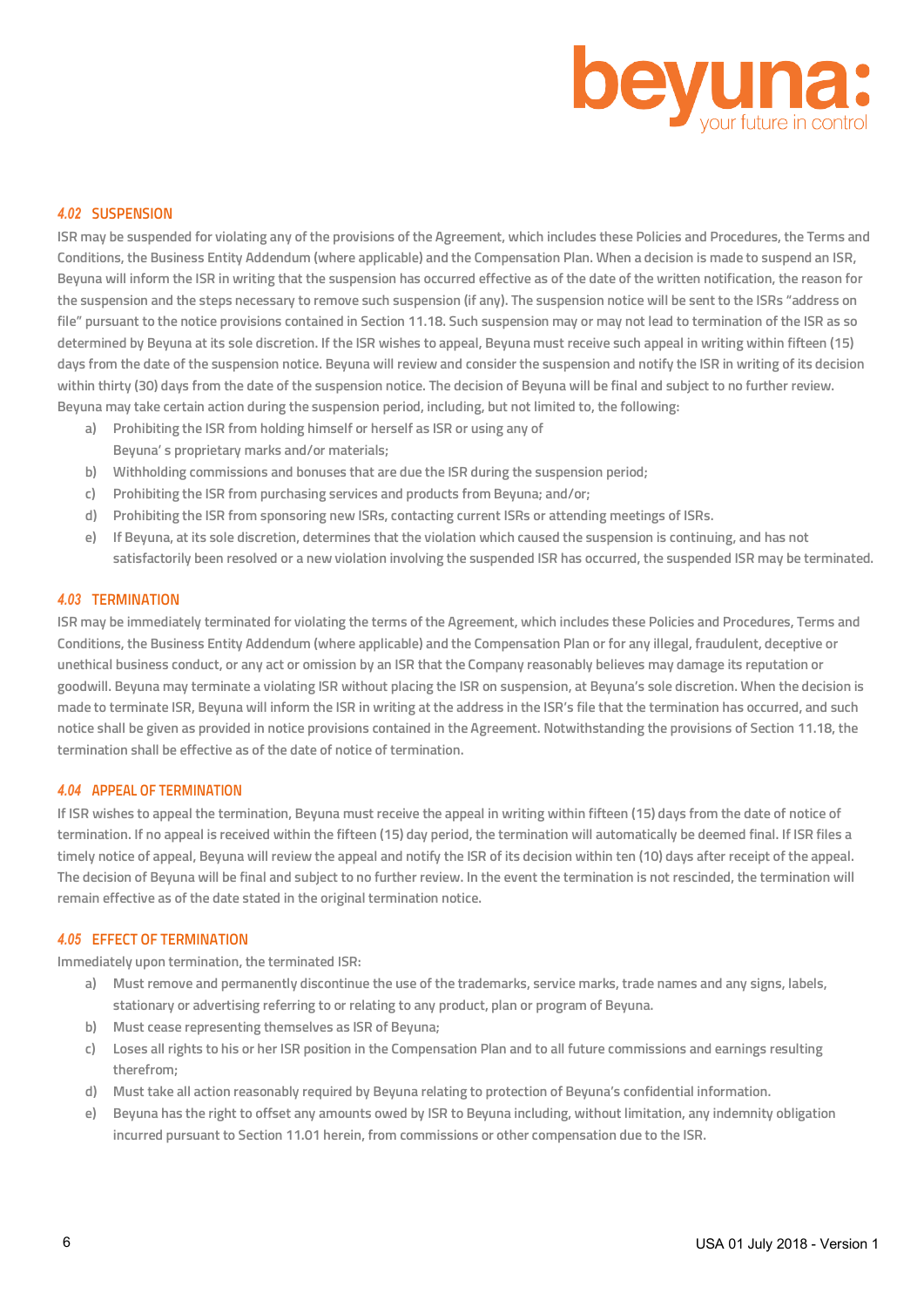

## *4.06* **REAPPLICATION OF TERMINATED ISR OR FAMILY MEMBER**

**The acceptance of any reapplication of a terminated ISR or the application of any family member of a terminated ISR shall be at the sole discretion of Beyuna and can be denied.**

## *4.07* **RETURN OF MERCHANDISE AND SALES AIDS BY ISRS UPON RESIGNATION OR TERMINATION**

**Upon the resignation or termination of an ISR's Agreement, the ISR may return products and sales aids that he or she personally purchased from Beyuna within 12 months prior to the date of cancellation (the one-year limitation shall not apply to residents of Maryland, Massachusetts, Wyoming and Puerto Rico) so long as the goods are in currently marketable condition. The goods must be returned within 30 days from the date of the ISR's resignation or termination. Upon the Company's receipt of returned goods and confirmation that they are in currently marketable condition, the ISR will be reimbursed 90% of the net cost of the original purchase price(s). Shipping and handling charges will not be refunded. If the purchases were made through a credit card, the refund will be credited back to the same account. Goods are in "currently marketable condition" if they are unopened and unused and packaging and labeling has not been altered or damaged. Merchandise that is clearly identified at the time of sale as nonreturnable, closeout, discontinued, or as a seasonal item, or which has passed it commercially reasonable usable or shelf-life, is not in currently marketable condition. Cloud Office fees are not refundable except as may be required under applicable state law.**

#### *4.08* **MONTANA RESIDENTS**

**A Montana resident may cancel his or her ISR Agreement within 15 days from the date of enrollment and may return his or her sales kit within such time period and is entitled to a full refund for the sales kit and for any other consideration he/she paid in such time period to participate in the program.**

## **SECTION FIVE: TRANSFERABILITY**

#### *5.01* **ACQUISITION OF BUSINESS**

**Any ISR desiring to acquire an interest in another ISR's business must first terminate his or her ISR status and wait three (3) months before becoming eligible for such a purchase. All such transactions must be fully disclosed and must be approved by Beyuna in advance.**

#### *5.02* **TRANSFERS OF ISRS**

**Except as expressly set forth herein, ISR may not sell, assign or otherwise transfer his or her ISR entity (or rights thereof) to another ISR or to an individual which has an interest in ISR entity. Notwithstanding the foregoing, ISR may transfer his or her ISR entity to his or her sponsor, subject to the conditions of Section 5.03. In such an event, the sponsor's entity and the transferring ISRs entity shall be merged into one entity.**

#### *5.03* **CONDITIONS TO TRANSFERABILITY**

**ISRs may not sell, assign, merge or transfer his or her ISR entity (or rights thereto) without the prior written approval of Beyuna and compliance with the following conditions:**

- **a) Beyuna possesses the right of first refusal with respect to any sale, assignment, transfer or merger of any ISR entity. ISR wishing to sell, assign, transfer or merge his or her ISR entity must first provide Beyuna with the right and option to make such a purchase or receive such transfer in writing on the same terms and conditions as any outstanding or intended offer. Beyuna will advise the ISR within ten (10) business days after receipt of such notice of its decision to accept or reject the offer. If Beyuna fails to respond within the ten (10) day period or declines such offer, the ISR may make the same offer or accept any outstanding offer which is on the same terms and conditions as the offer to Beyuna to any person or entity who is not ISR, married to, or a dependent of ISR or who has any interest in ISR;**
- **b) The selling ISR must provide Beyuna with a copy of all documents which detail the transfer, including, without limitation, the name of the purchaser, the purchase price and terms of purchase and payment;**
- **c) An office administration transfer fee of \$100.00 must accompany the transfer documents;**
- **d) The documents must contain a covenant made by the selling ISR for the benefit of the proposed purchaser not to compete with**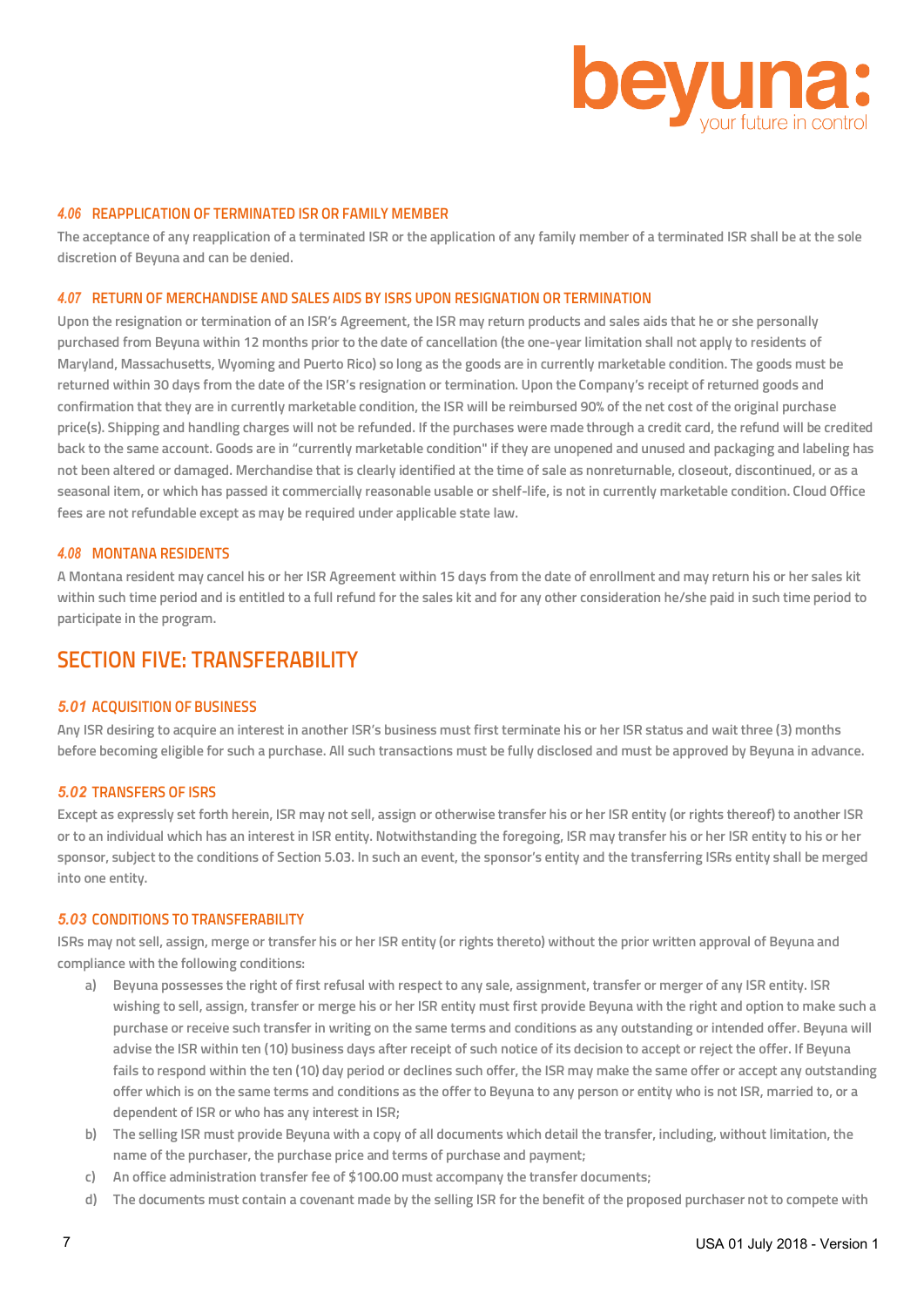

**the purchaser or attempt to divert or sponsor any existing ISR for a period of one (1) year from the date of the sale or transfer;**

- **e) Upon a sale, transfer or assignment being approved in writing by Beyuna, the buying ISR shall assume the position and terms of agreement of the selling ISR and must execute a current Agreement and all such other documents as required by Beyuna; and**
- **f) Beyuna reserves the right, at its sole discretion, to stipulate additional terms and conditions prior to approval of any proposed sale or transfer. Beyuna reserves the right to disapprove any sale or transfer, where allowed by law.**

#### **RE-ENTRY**

**Any ISR who transfers his or her ISR business must wait for six months after the effective date of such transfer before becoming eligible to reapply to again become an ISR.**

#### *5.04* **CIRCUMVENTION OF POLICIES**

**If it is determined, at Beyuna's sole discretion, that ISR entity was transferred in an effort to circumvent compliance with the Agreement, the transfer will be declared null and void. The ISR entity will revert back to the transferring ISR, who will be treated as if the transfer had never occurred from the reversion day forward. If necessary and at Beyuna's sole discretion, appropriate action, including, without limitation, termination, may be taken against the transferring ISR to ensure compliance with the Agreement.**

#### *5.05* **SUCCESSION**

**Notwithstanding any other provision of the Agreement, upon the death of ISR, the ISR business and all rights under the Agreement will**  pass to deceased ISR's successors in interest pursuant to the deceased ISR's will or other testamentary document or as provided by law if **the ISR died without a will or other testamentary document. However, Beyuna will not recognize such a transfer until the successor in interest has executed a current Agreement and submitted a certified copy of the death certificate, certified letters testamentary and written instructions of the trustee or administrator of the estate or a valid court order that provides instructions on the proper disposition of the subject ISR business, and any other instrument necessary for Beyuna to effectuate the transfer. In the event there are multiple beneficiaries to the ISR business, the beneficiaries must establish a business entity (corporation, LLC, or partnership) and Beyuna will transfer the subject business to the business entity. The successor will thereafter be entitled to all the rights and be subject to all the obligations of a Beyuna ISR.**

## **SECTION SIX: PROPRIETARY INFORMATION**

## *6.01* **CONFIDENTIALITY AGREEMENT**

**During the term of the Agreement, Beyuna may supply to ISRs confidential information, including, but not limited to genealogical and Downline reports, customer lists, customer information developed by Beyuna or developed for and on behalf of Beyuna by ISRs (including, but not limited to, credit data, customer and ISR profiles and product purchase information), ISR lists, manufacturer and supplier information, business reports, commission or sales reports and such other financial and business information which Beyuna may designate as confidential. All such information (whether in written or electronic format) is proprietary and confidential to Beyuna and is transmitted to ISRs in strictest confidence on a "need to know" basis for use solely in ISRs business with Beyuna. ISRs must use their best efforts to keep such information confidential and must not disclose any such information to any third party or use this information for any non-Beyuna activity directly or indirectly while an ISR and thereafter.**

**ISRs must not use the information to compete with Beyuna or for any purpose other than promoting Beyuna's program and its products and services and their ISR businesses. Upon expiration, non-renewal or termination of the Agreement, ISRs must discontinue the use of such confidential information and promptly return any confidential information in their possession to Beyuna.**

## *6.02* **COPYRIGHT RESTRICTIONS-PRODUCTS**

**With respect to product purchases from Beyuna, ISRs must abide by all manufacturers' use restrictions and copyright protections.**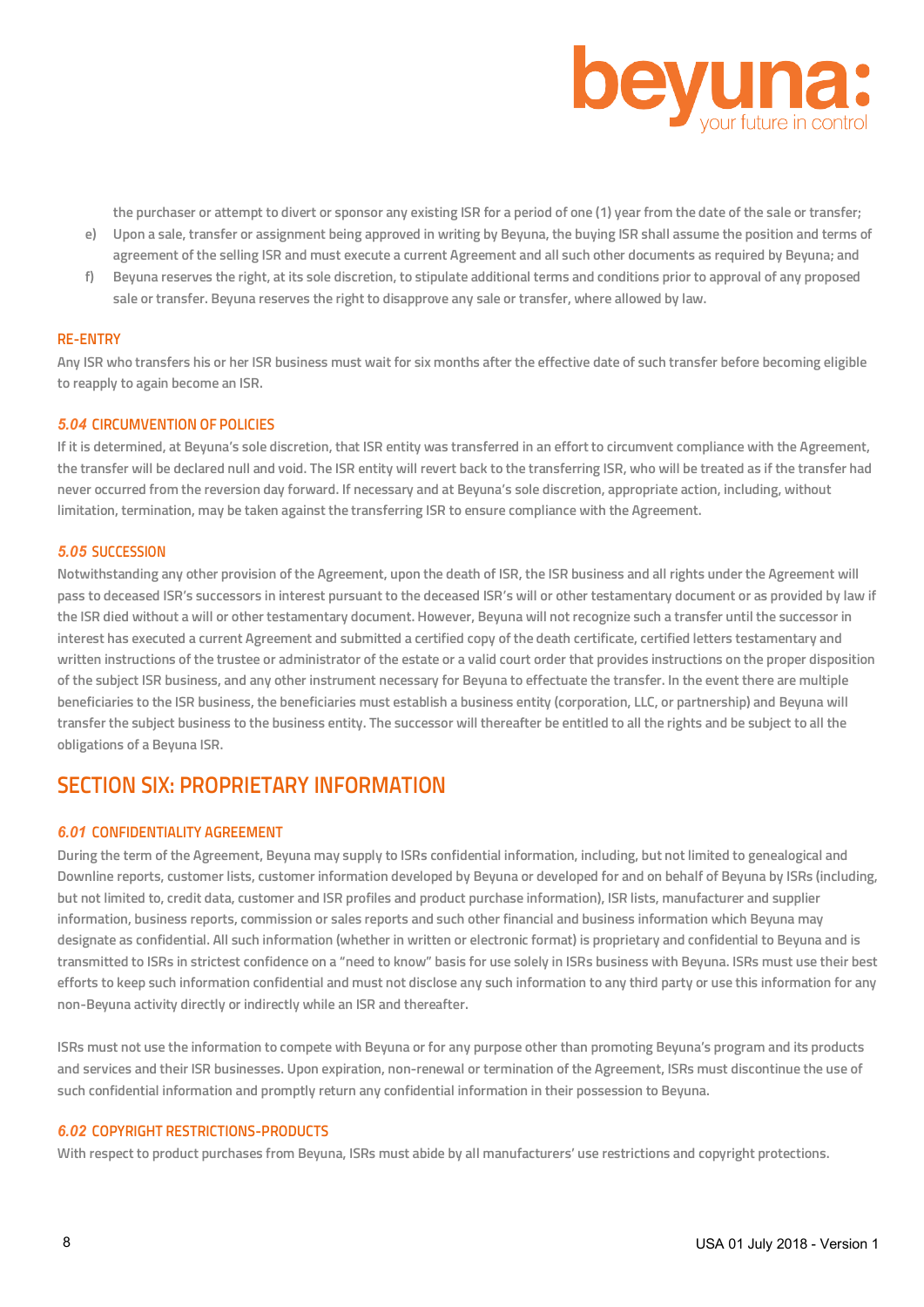

## *6.03* **VENDOR CONFIDENTIALITY**

**Beyuna's business relationships with its vendors, manufacturers and suppliers are confidential. ISRs must not contact, directly or indirectly, or speak to, or communicate with any supplier or manufacturer of Beyuna except at Beyuna sponsored events at which the supplier or manufacturer is present at the request of Beyuna.**

# **SECTION SEVEN: TRADEMARKS, COPYRIGHTS, LITERATURE & ADVERTISING**

#### *7.01* **TRADEMARKS**

**The name "Beyuna" and other names or logos as may be adopted by the Company are proprietary trade names, trademarks and service marks of Beyuna. The Company grants ISRs a limited license to use its trademarks and trade names in promotional media for so long as the ISR's Agreement is in effect and such usage is in strict compliance with the Agreement. Upon cancellation of an ISR's Agreement for any reason, the license shall expire, and the ISR shall immediately discontinue all use of the Company's trademarks and trade names. Under no circumstances may an ISR use any of Beyuna's trademarks, logos, or trade names in any email address, website domain name, social media handle, social media name or address, or in any unapproved advertising or promotional materials.**

## *7.02* **COPYRIGHTS**

**Beyuna commonly produces live and recorded events as well as webinars and telephone conference calls. During these events Company executives, ISRs, and guests appear and speak. The content of such events is copyrighted material that is owned exclusively by the Company. ISRs may not record company events or functions for any reason, whether such event is live, a webinar, via conference call, or delivered through any other medium.**

**In addition, Company produced advertising and promotional materials, videos, audios, podcasts, and printed materials are copyrighted. ISRs shall not copy any such materials for their personal or business use without the Company's prior written approval. ISRs have approval to download, print, and/or copy advertising and promotional materials obtained from the ISR Back-Office of the Company's website provided no impermissible alterations are made to such materials and all copyright and trademark notifications are preserved.**

### *7.03* **ADVERTISING & PROMOTIONAL MATERIALS**

**Only the promotional and advertising materials produced by Beyuna or approved in advance in writing by Beyuna may be used to advertise or promote an ISR's business or to sell products and services of Beyuna. Beyuna's literature and materials may not be duplicated or reprinted without the Company's prior written permission.**

**To ensure that any advertising or promotional materials that ISRs create or use a) are not deceptive, b) contain only substantiated claims, and c) properly identify Beyuna's trademarks and copyrights, all advertising and promotional materials that an ISR wishes to use must be submitted to the Company for review. Such materials may only be used or displayed to the public if the ISR receives written approval from the Company. ISRs who receive written authorization from Beyuna to produce and publish advertising or promotional materials may make their approved materials available to other ISRs free of charge if they wish, but may not sell the approved advertising or promotional material to other Beyuna ISRs. Any sale or attempt to sell advertising or promotional materials to another ISR will result in the termination of the offending ISR's Beyuna business. Beyuna reserves the right to rescind approval for any previously approved advertising or promotional material(s), and ISRs waive all claims against Beyuna, its officers, directors, owners, employees, and agents for damages, expenses, costs, or remuneration of any other nature arising from or relating to such rescission.**

#### *7.04* **USE OF BEYUNA NAME**

**Except as otherwise provided in this Section 7, ISRs may use the name of Beyuna only in the following format: "Independent Sales Representative for Beyuna".**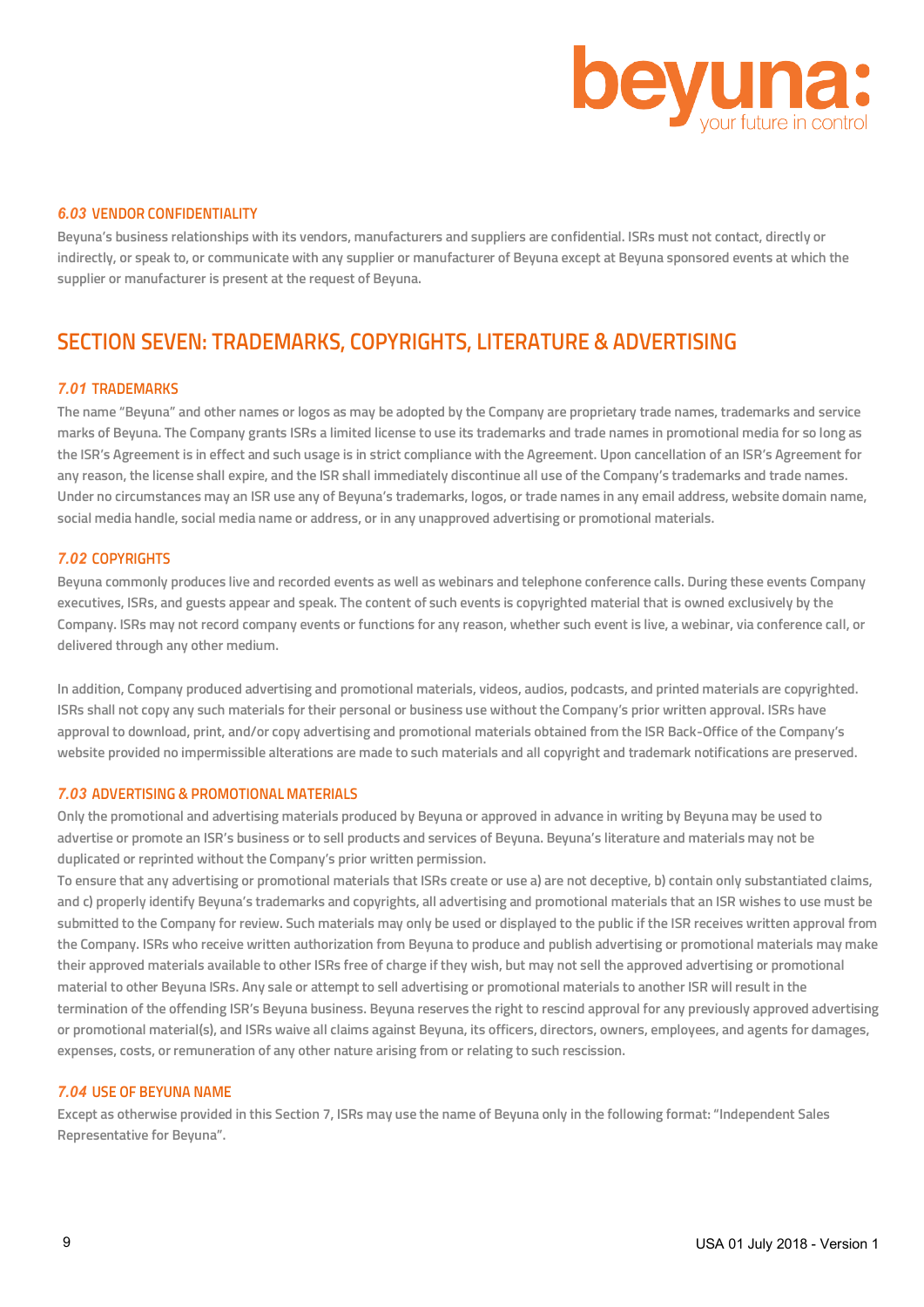

## *7.05* **STATIONERY AND BUSINESS CARDS**

**ISRs are not permitted to create or to have others create their own stationery, business cards or letterhead graphics, if Beyuna's trade name or trademarks are used. Only the approved Beyuna graphics version and wording are permitted. Approved Beyuna graphics may be obtained through the Cloud Office.**

## *7.06* **ELECTRONIC ADVERTISING, WEBSITES AND MOBILE APPS**

**ISRs may not advertise or promote their ISR business or Beyuna's business, products or marketing plan or use Beyuna's name in any electronic media or transmission, including on the Internet via websites, mobile apps or otherwise, without the prior written approval of Beyuna's legal department.**

#### *7.07* **SOCIAL MEDIA**

**In addition to meeting all other requirements specified in the Agreement, should an ISR utilize any form of social media relating to their Beyuna business, including but not limited to blogs, Facebook, Twitter, Instagram, Pinterest, LinkedIn, or YouTube, the ISR agrees to each of the following:**

- *a)* **ISRs are responsible for the content of all material that they produce and all of their postings on any social media platform, as well as all postings on any social media account or platform that they own, operate, or control.**
- *b)* **ISRs shall not make any social media postings, or link to or from any postings or other material, that reflects negatively on Beyuna, any of its products, Beyuna's owners, management, or employees, or other Beyuna ISRs.**
- *c)* **ISRs shall not make any social media postings, or link to or from any postings or other material that is sexually explicit, obscene, pornographic, offensive, profane, hateful, threatening, harmful, defamatory, libelous, harassing, or discriminatory (whether based on race, ethnicity, creed, religion, gender, sexual orientation, physical disability, or otherwise), is graphically violent, is solicitous of any unlawful behavior, that engages in personal attacks on any individual, group, or entity, or that is in violation of any intellectual property rights of the Company or any third party.**
- *d)* **No product sales or enrollments may occur on or through any social media account or platform. Product sales and ISR and customer enrollments may only be processed through the ISR's Beyuna Replicated Website, Beyuna's corporate website, an official Beyuna mobile app, or an official Beyuna corporate social media page.**
- *e)* **No price advertising or discounts may be advertised on any social media platform.**
- *f)* **It is each ISR's responsibility to follow the social media platform's terms of use.**
- *g)* **Any social media account that is directly or indirectly operated or controlled by an ISR that is used to discuss or promote Beyuna's products, or the Beyuna opportunity may not link to any website, social media account or platform, or site of any other nature that promotes the products, services, or business program of any direct selling company other than Beyuna.**
- *h)* **During the term of this Agreement and for a period of 12 calendar months thereafter, an ISR may not use any social media account through which he/she discusses or promotes, or discussed or promoted, the Beyuna business or Beyuna's products to directly or indirectly solicit anyone for another direct selling, party plan, multilevel, or network marketing program (collectively and hereafter, "direct selling").**
- *i)* **An ISR shall not take any action on any social media account or platform on which he/she discusses or presents, or has discussed or presented, Beyuna's products or the Beyuna opportunity that may reasonably be foreseen to draw an inquiry from other ISRs relating to the ISR's other direct selling business activities, services or products. Violation of this provision shall constitute a violation of the nonsolicitation provision in Section 3.07.**
- *j)* **An ISR may post or "pin" photographs of Beyuna products on a social media site, but only photos that are provided by Beyuna may be used.**
- *k)* **If an ISR creates a business or group page or account on any social media platform to promote his/her Beyuna business or that relates to Beyuna and/or its products or opportunity, the page may not be used to promote or advertise the products, services, or opportunity of any other direct selling business. If the ISR's Beyuna business is cancelled for any reason or if the ISR becomes inactive, the ISR must deactivate the account and/or page.**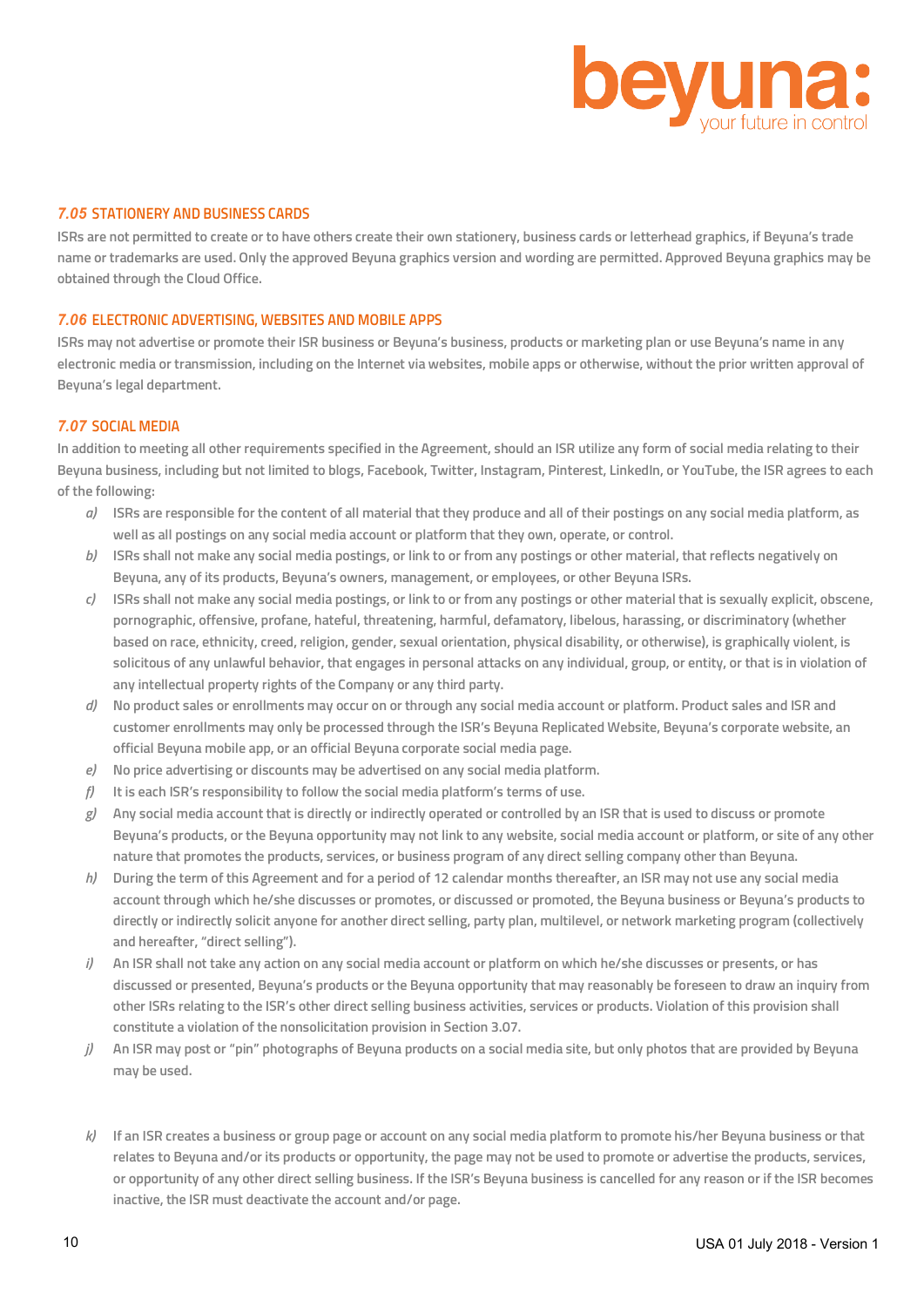

#### *7.08* **TELEPHONE ANSWERING**

**ISRs may not answer the telephone by saying "Beyuna," or in any other manner that would lead the caller to believe that he or she has reached the offices of Beyuna.**

## *7.09* **IMPRINTED CHECKS**

**ISRs are not permitted to use Beyuna trade name or any of its trademarks or service marks on their business or personal checking accounts.**

#### *7.10* **MEDIA INTERVIEWS**

**ISRs are prohibited from granting radio, television, newspaper tabloid or magazine interviews or using public appearances, public speaking engagements, or making any type of statement to the public media to publicize Beyuna, its products or Beyuna businesses, without the express prior written approval of Beyuna. All media inquiries should be in writing and referred to Beyuna's corporate office, legal department.**

#### *7.11* **ENDORSEMENTS**

**No endorsements by a Beyuna officer or administrator or third party may be asserted, except as expressly communicated in Beyuna literature and communications. Federal and state regulatory agencies do not approve or endorse direct selling programs. Therefore, ISRs may not represent or imply, directly or indirectly, that Beyuna's programs, products or services have been approved or endorsed by any governmental agency.**

## *7.12* **REPACKAGING AND RELABELING PROHIBITED**

**Beyuna products must be sold in their original packaging. ISRs may not repackage products or materials of Beyuna and shall not alter the original packaging or labeling of Beyuna products.**

#### *7.13* **INDEPENDENT COMMUNICATIONS**

**ISRs, as Independent Contractors, are encouraged to distribute information and direction to their respective Downlines. However ISRs must identify and distinguish between personal communications and the official communications of Beyuna.**

## *7.14* **PRODUCT CLAIMS**

**ISRs must not make claims, including but not limited to testimonials, about Beyuna's products or services that are not contained in official Beyuna literature or posted on Beyuna's official website. Under no circumstances shall any ISR state or imply that any Beyuna product is useful in the diagnosis, treatment, cure, or prevention of any disease, illness, injury, or other medical condition.**

#### *7.15* **WEIGHT LOSS TESTIMONIALS**

**If an ISR makes a weight loss testimonial relating to his or her use of any of Beyuna's products, the ISR must adhere to each of the following:**

- *a)* **The ISR making the testimonial must clearly and conspicuously disclose that he or she is an ISR for Beyuna;**
- *b)* **The testimonial must be true and accurate, and must disclose all additional material information that impacted his or her weight loss (e.g., changes in lifestyle or exercise habits, changes in dietary habits, use of diet pills, etc.);**
- *c)* **The testimonial must clearly and conspicuously disclose the generally expected results for those who use Beyuna's weight management products. The generally expected results are posted on the Beyuna website at https://beyuna.com;**
- *d)* **No testimonial may be made related to the use of the Company's products and their impact on any weight-related illness suffered by the individual making the testimonial, including but not limited to diabetes claims and cholesterol reduction claims.**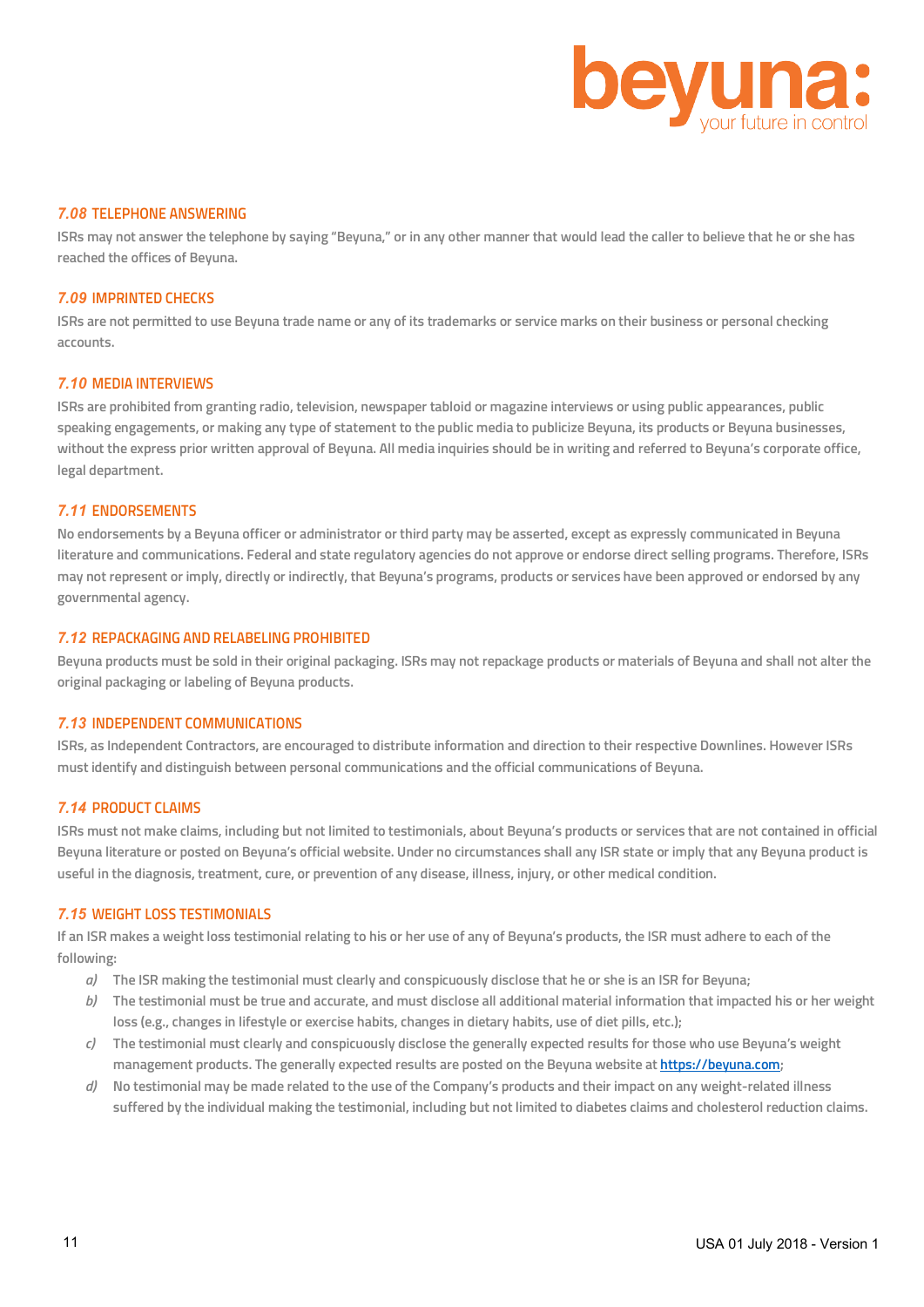

# **SECTION EIGHT: PAYMENT OF COMMISSIONS**

## *8.01* **BASIS FOR COMMISSIONS**

**Commissions and other compensation cannot be paid until a completed Agreement has been received and accepted by Beyuna. Commissions are paid ONLY on the sale of Beyuna services and products according to their commission volume. No commissions are paid on the purchase of Sales materials or for Sponsoring ISRs. In order to receive commissions on products and services sold, Beyuna must have received and accepted an Agreement prior to the end of the commission period in which the sale is made.**

## *8.02* **COMMISSION PERIOD**

**A business period refers to the time period opening on the first (1st) day of the commission period and extending up until order entry closes on the last business day of the period (5:00 p.m.). Beyuna offices are open Monday through Friday 9 a.m.-6 p.m., with the exception of certain holidays as posted by Beyuna.**

## *8.03* **COMMISSION PAYMENTS**

**Commissions are paid to "qualified" ISRs as defined within the Compensation Plan. ISRs must consult the Compensation Plan for a detailed explanation of the benefits, commission structure and requirements of the Compensation Plan.**

## *8.04* **COMMISSION ADJUSTMENTS**

**Compensation stemming from product sales is fully earned when the applicable return, repurchase, and chargeback periods applicable to product sales have all expired. If a product is returned to Beyuna for a refund or is repurchased by the Company, or a chargeback occurs, the compensation attributable to the returned or repurchased product(s) will be recovered by the Company. Unearned compensation will be deducted, in the month in which the refund is issued or the chargeback occurs and continuing every pay period thereafter until the commission is recovered, from the upline ISRs who received commissions on the sales of the refunded products. Beyuna reserves the right to withhold from, or reduce, any ISR's compensation as it deems necessary to recover unearned compensation as described above or as necessary to comply with any garnishment or court order directing Beyuna to retain, hold, or redirect such** 

**compensation to a third party.**

# **SECTION NINE: PURCHASE & SALE OF PRODUCTS**

## *9.01* **STOCKPILING PROHIBITED**

**The success of Beyuna depends on retail sales to the ultimate consumer; therefore, all forms of stockpiling are prohibited. Beyuna recognizes that ISRs may wish to purchase certain products for their own use. However, Beyuna strictly prohibits the purchase of products in unreasonable amounts and prohibits the purchase of products only or primarily to qualify for compensation.**

## *9.02* **ORDERING METHODS**

**All orders submitted to Beyuna shall have the ISR Identification Number placed thereon to assist Beyuna in crediting the appropriate ISR.**

## *9.03* **PAYMENT OPTIONS**

**Purchases may be paid by debit card or major credit card. The ISR and retail customers are responsible for paying the costs of any returned payment plus an administrative fee charged by Beyuna, which fee may change at any time based on past payment history of the customer. If an underpayment is made, the order will not be processed until the full amount is received by Beyuna. If an overpayment is made, Beyuna will process the order and issue a credit to ISR's account, which will automatically refund on the next commission check paid to ISR. Orders will not be processed if cancellation of a credit card is made. Orders for products are not effective until accepted by Beyuna. To expedite shipping, ISRs may authorize Beyuna to keep a valid credit card on file as security for payment. Overdue amounts will accrue interest at the annual rate of 18% or at a higher if permitted by law.**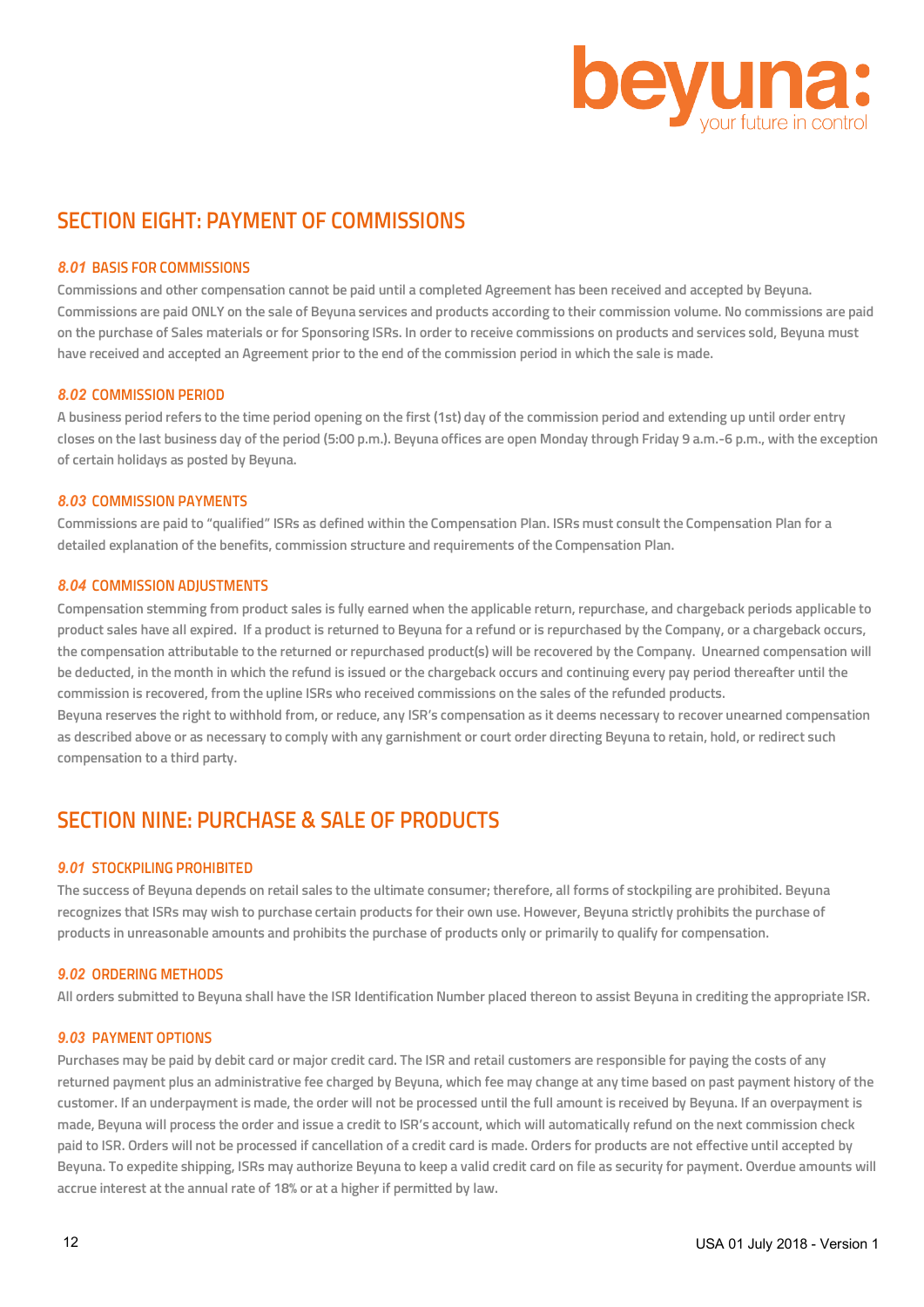

## *9.04* **SHIPPING AND HANDLING POLICY**

**Subject to availability all products will be shipped by UPS or other similar service within approximately three (3) business days of receipt of payment. Payment for products shall be made at time of order. At ISR's option, the product may be shipped to a customer's designated "Ship-To address", or to the ISR.**

#### *9.05* **PRODUCT DELIVERY**

**Upon clearance of payment, the products and materials ordered will be shipped within three (3) business days.**

#### *9.06* **DAMAGED GOODS**

**The shipping Company is responsible for any damage that occurs after it takes physical custody of the products. An ISR who receives damaged goods should follow this procedure:**

- **a) Accept delivery;**
- **b) Before the driver leaves, document on the delivery receipt the number of boxes which seem to be damaged and have the driver acknowledge the damage in writing;**
- **c) Save the damaged products or boxes for inspection by the shipping agent;**
- **d) Make an appointment with the shipping company to have the damaged goods inspected and call the Beyuna Customer Service Department.**

#### *9.07* **SHIPPING LOSS**

**In the event ISR or a consumer does not receive a product order from Beyuna in a timely fashion, the individual should contact the Sales Department at Beyuna.**

#### *9.08* **REFUSED SHIPMENTS**

**Should ISR refuse delivery on any order he or she has placed with Beyuna and such product is subsequently returned to Beyuna; Beyuna shall have the right to place that ISR on suspension pending resolution of the refusal of delivery. Neither ISR nor a consumer shall refuse any shipment from Beyuna unless prior approval of Beyuna has been obtained.**

## *9.09* **PRICING POLICY**

**Beyuna will furnish ISRs with a discount from its published retail prices in its then current consumer catalog or order form in accordance with its policies. This discount does not apply to literature, business aids, gifts or special promotional items. Prices for Beyuna's products, services and literature are subject to change without prior notice.**

#### *9.10* **SALES RECEIPTS**

**ISRs must provide all retail purchasers of Beyuna's products with two copies of an official Beyuna written receipt. In addition, the ISR must advise the customer of the three (3) day right to cancel the transaction, which is set forth on the receipt. Receipts are generated in the Distributors' Cloud Office and may either be printed and given to the customer (two copies) or emailed to the customer. Prior to providing the receipt to his or her customer, a Distributor must fully complete the receipt in the Cloud Office by inputing the customer's name, address, email address, the products purchased, the sales tax, and the payment method. This information will be stored by Beyuna to validate retail sales pursuant to the 51% rule specified in the Compensation Plan.**

## *9.11* **RETAIL PRICING**

**Beyuna provides a retail price which will be in the currency of each available country. The ISR may only create marketing material (online or printed) that offers Beyuna's products at the retail price published in the company's official pricelist or webshop. If the ISRs would like to offer Beyuna's products at a price lower than retail they may do so only when selling individually to their customers. ISRs would not be allowed to advertise the lower price in their marketing materials.**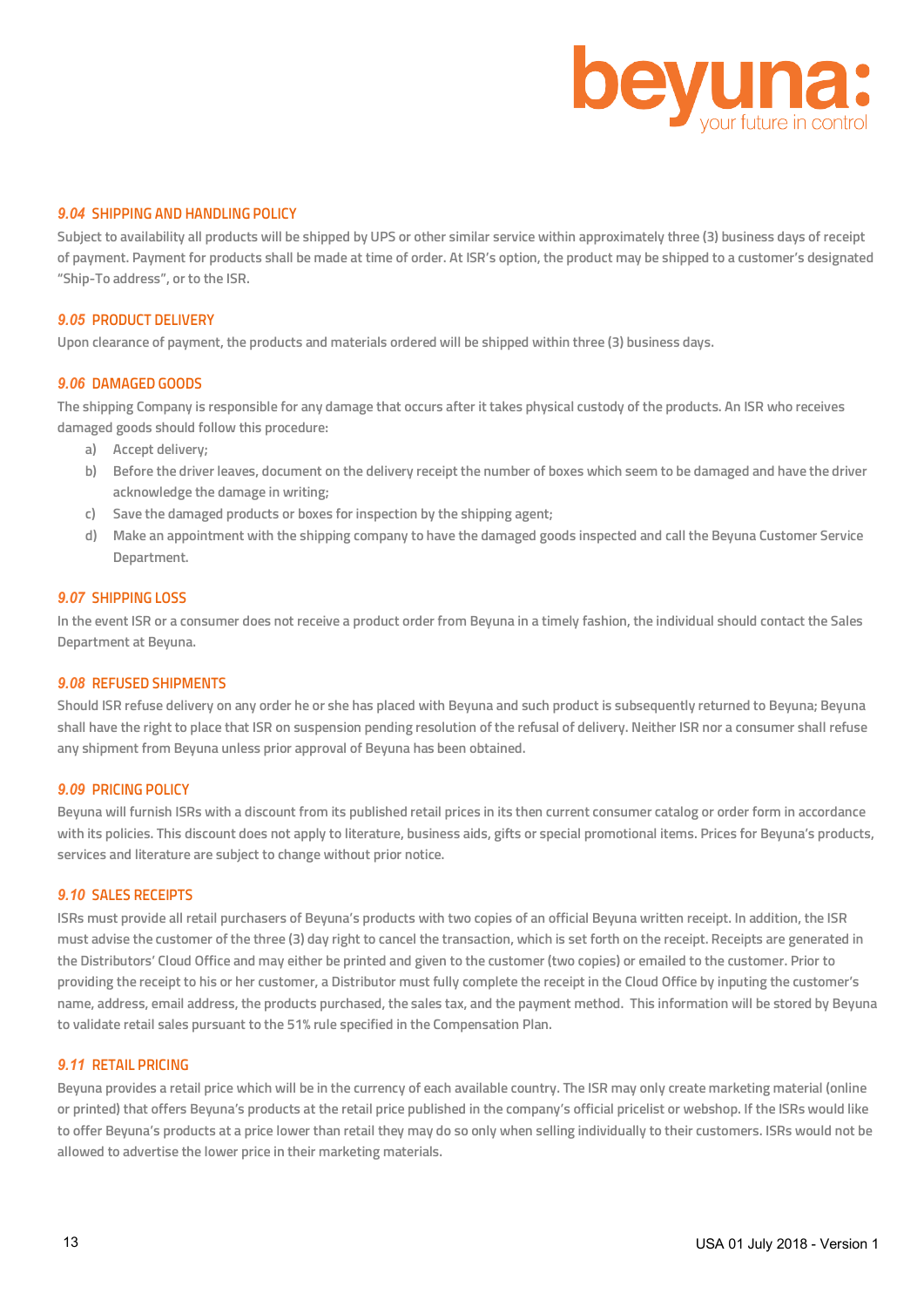

## *9.12* **PROMOTIONAL ITEMS**

**All promotional items which bear Beyuna name or logo must be purchased solely from Beyuna unless prior written permission is obtained from Beyuna.**

## *9.13* **SALES TAX**

**Beyuna may be required to charge and remit sales taxes on purchases made by ISRs and customers in some states. Accordingly, in those states that tax the Company's products, the Company will collect and remit sales taxes on behalf of ISRs, based on the suggested retail price of the products, according to applicable tax rates in the state in which the sale is made.**

#### *9.14* **PLACE OF SALE**

**The integrity of Beyuna's marketing plan is built upon person-to-person, one-on-one and in-home presentation methods of sale. Beyuna's products may not be sold to or displayed by any retail outlet, including, but not limited to supermarkets or food stores, flea markets or swap meets, permanent restaurant displays, bars or night clubs, or any such similar establishment, convenience stores or gas stations, internet auction websites or at any sales facilitation websites (i.e., eBay, Amazon, Ali Baba or Craigslist). The ISRs must not provide product to a third party who then offers the product for resale in any unapproved retail-oriented establishment or internet website. Approved service-oriented establishments may include health spas, beauty salons, sport & exercise locations, physicians and other healthcare professionals' practices.**

#### *9.15* **PRODUCT & SERVICES CLAIMS**

**ISRs may make no claim, representation or warranty concerning any product or service of Beyuna, except those expressly approved in writing by Beyuna or contained in official Beyuna materials.**

#### *9.16* **FAX BLASTS, SPAMMING**

**Fax blasting and unsolicited e-mailing (SPAMMING) is prohibited.**

## **SECTION TEN: RETAIL GUARANTEE & REFUND POLICY**

## *10.01* **RETAIL CUSTOMER GUARANTEE**

**Beyuna offers a thirty (30) day, 100% money-back, and satisfaction guarantee to all retail customers. If a retail customer is dissatisfied with any product for any reason, then the retail customer may return that product in its original package and shipping container to the ISR who sold the product within thirty (30) days of purchase, for either replacement or a full refund of the purchase price. The ISR may then return the product to the Company for a full refund of the price that he or she paid for the product. This money back guarantee does not apply to products damaged by abuse or misuse or damaged in shipping (see Section 9.06 above), and shipping costs are not refundable. All other warranties and guarantees are disclaimed.**

## *10.02* **WARRANTIES**

**EXCEPT AS EXPRESSLY STATED HEREIN, BEYUNA MAKES NO WARRANTY OR REPRESENTATION AS TO THE MERCHANTABILITY, FITNESS FOR A PARTICULAR PURPOSE, WORKMANSHIP OR ANY OTHER WARRANTY CONCERNING ANY PRODUCT OR SERVICE PURCHASED FROM OR THROUGH BEYUNA.**

## *10.03* **RETURNPOLICIES FORCUSTOMERS (NON-ISRS).**

**Customers who purchase products directly from Beyuna may return the products to the Company rather than to an ISR. To return products to the Company, a customer must obtain a return merchandise authorization (RMA) and return the form to Beyuna within 15 days of the date of purchase. The customer must then Return the products within 15 days after sending the RMA to the Company. Beyuna will refund the original purchase price of products, related sales taxes and shipping fee. The customer is responsible for the products until Beyuna receives them. The shipping costs for returned products is the responsibility of the purchaser. Returned products must be in the same condition as when received by the customer. THIS RETURN POLICY IS NOT A WARRANTY.**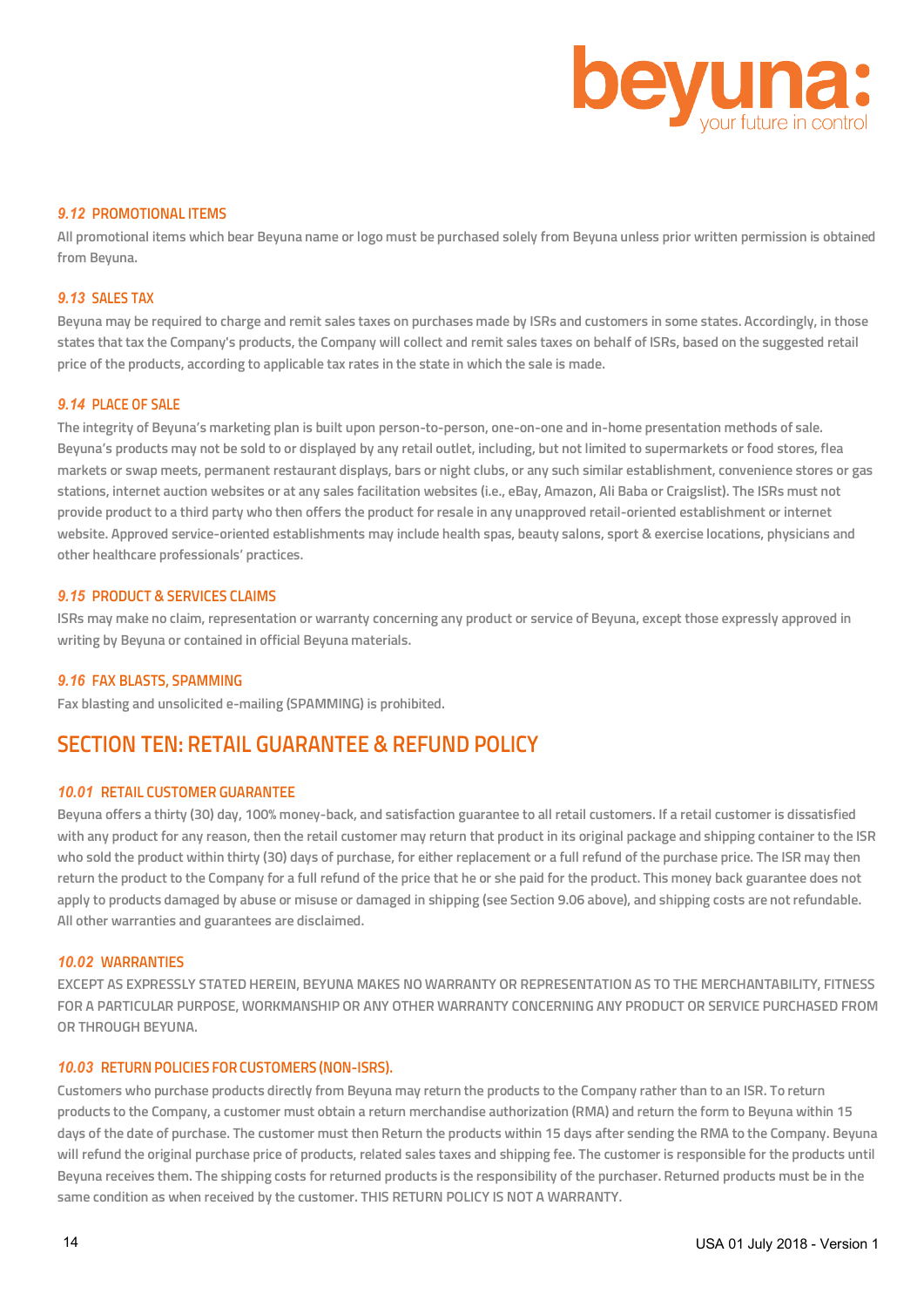

**NOTE: Beyuna will not accept for return any products that a customer purchased from an ISR. Products that a customer purchases from an ISR must be returned to the ISR and the ISR shall issue a refund of the original purchase price, related sales taxes and shipping fee. In order to properly process a refund or exchange, ISRs must follow the steps and conditions set forth below: All returns to Beyuna must be accompanied by:**

- **a) A signed statement from the retail customer;**
- **b) A copy of the original retail sales receipt that the Distributor provided to the customer. This copy may be obtained from the Distributor's Cloud Office; and**
- **c) The name, address and telephone number of the retail customer**

#### *10.04* **BUYER'S RIGHT TO CANCEL**

**State and Federal law grants a buyer the right to cancel certain sales without penalty prior to midnight of the third business day after the transaction. This rule covers retail consumer sales of \$25.00 or more that occur away from the seller's main office. ISRs must orally inform the buyer of the three-day right to cancel at the time the buyer purchases the goods and deliver two copies of the official Beyuna sales receipt (which contains a written notice of the three-day cancellation right) to every customer. As noted in Section 9.10, the sales receipts are created and printed or emailed from the Distributor's Cloud Office.**

## **SECTION ELEVEN: GENERAL PROVISIONS**

#### *11.01* **INDEMNITY AGREEMENT**

**Each and every ISR agrees to indemnify and hold harmless Beyuna, its shareholders, officers, directors, employees, agents and successors in interest from and against any claim, demand, liability, loss, cost or expense including, but not limited to, court costs and attorneys' fees, asserted against or suffered or incurred by any of them, directly or indirectly arising out of or in any way related to or connected with allegedly or otherwise, the ISRs (a) activities as ISR; (b) breach of the terms of the Agreement; and/or (c) violation of or failure to comply with any applicable government, state or local law or regulation.**

### *11.02* **ASSIGNMENT OR DELEGATION BY BEYUNA**

**Beyuna shall not assign its rights in the Agreement of any individual ISR to any third party without the written consent of the ISR. Notwithstanding the foregoing, if the assets of Beyuna, or a controlling ownership interest in Beyuna, is transferred to a third party, Beyuna may assign its rights and delegate its duties and obligations under the Agreement to such third party as part of the sale or transfer.**

## *11.03* **PROCESSING CHARGES**

**Beyuna reserves the right to institute a processing charge for commission checks and/or genealogy requests.**

#### *11.04* **OTHER SERVICES & PRODUCTS**

**ISRs may not promote or sell another company's products or services at functions organized to feature Beyuna's products. ISRs are not restricted from selling other services and products, including those that may be similar to or competitive with the products and services of Beyuna. However, ISRs may not promote or sell competitive products, services, or network marketing programs to other ISRs.**

#### *11.05* **LIABILITY**

**To the extent permitted by law, Beyuna shall not be liable for, and each ISR releases Beyuna from, and waives all claims for any loss of profits, indirect, direct, special or consequential damages or any other loss incurred or suffered by ISR as a result of (a) the breach by ISR of the Agreement; (b) the operation of ISR's business; (c) any incorrect or wrong data or information provided by ISR; or (d) the failure to provide any information or data necessary for Beyuna to operate its business, including, without limitation, the enrollment and acceptance of ISR into the Compensation Plan or the payment of commissions and bonuses.**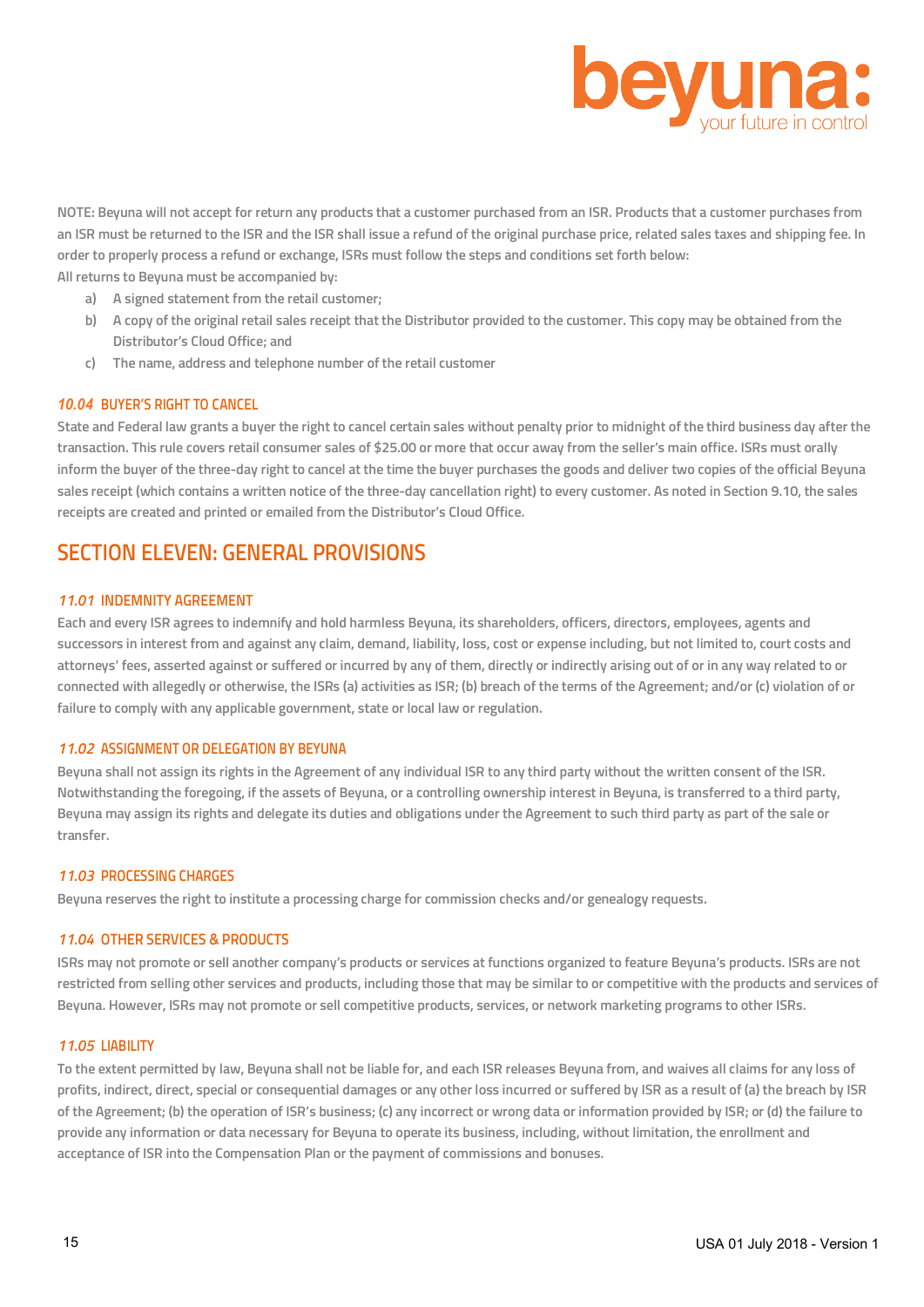

#### *11.06* **RECORDKEEPING**

**Beyuna encourages all ISRs to keep complete and accurate records of all their business dealings.**

#### *11.07* **FORCE MAJEURE**

**Beyuna shall not be responsible for delays or failure in performance caused by circumstances beyond a party's control, such as but not limited to: fire, flood, earthquake, storm, power outages, labor difficulties, strikes, war, government decrees or orders and/or curtailment of a party's usual source of supply.**

## *11.08* **VIOLATIONS**

**It is the obligation of every ISR to abide by and maintain the integrity of the Agreement. If ISR observes another ISR committing a violation, he or she should discuss the violation directly with the violating ISR. If the ISR wishes to report such violation to Beyuna, he or she must detail violations in writing only and mark the correspondence "Attention: Legal Department".**

#### *11.09* **AMENDMENTS**

**Beyuna reserves the right to amend the Agreement, its retail prices, and product and service availability. Amendments to retail prices and product service availability may be made at any time without prior notice as Beyuna deems appropriate. Amendments to the Agreement shall be effective 30 days after notice and publication of the amended provisions are given to ISRs. Notice of amendments will be communicated to ISRs by email and through the official Beyuna website and or official Beyuna publications. Amendments to the Agreement shall not apply retroactively to conduct that occurred prior to the effective date of such an amendment.** 

## *11.10* **NON-WAIVER PROVISION**

**No failure of Beyuna to exercise any power under the Agreement or to insist upon strict compliance by ISR with any obligation or provision contained in the Agreement, and no custom or practice of the parties at variance with the Agreement, shall constitute a waiver of Beyuna's right to demand exact compliance with the Agreement. Beyuna's waiver of any particular default or breach of the Agreement by an ISR shall not affect or impair Beyuna's rights with respect to any subsequent default or breach, nor shall it affect in any way the rights or obligations of any other ISR. No delay or omissions by Beyuna to exercise any right arising from a default or breach affect or impair Beyuna's rights as to that or any subsequent or future default or breach of the Agreement. Waiver by Beyuna can be effected only in writing by an authorized officer of Beyuna.**

## *11.11* **DISPUTE RESOLUTION**

*a)* **Stages of Dispute Resolution and General Dispute Resolution Procedures. Disputes between the Company and an ISR(s) that arise from or relate to the Agreement, the business operated by the ISR, or the opportunity offered by the Company shall be resolved according to the three-step procedure of (a) informal negotiation; (b) non-binding mediation; and (c) trial before a court for claims under \$25,000.00 so long as equitable relief is not also sought (except as set forth below), or binding confidential arbitration if the claim is for \$25,000.00 or more and/or if equitable relief is sought. IF A CLAIM SEEKS DAMAGES FOR \$25,000.00 OR MORE OR SEEKS EQUITABLE RELIEF (EXCEPT AS SET FORTH BELOW), THE PARTIES AGREE TO RESOLVE THE DISPUTE THROUGH BINDING ARBITRATION AND WAIVE CLAIMS TO A TRIAL BEFORE ANY COURT OR JURY.**

**The following shall apply to all proceedings under this dispute resolution policy:**

- **Any claim a party has against the other must be brought within one year from the date on which the act or omission giving rise to the claim occurred. In cases in which informal negotiation is required, once informal negotiation is requested in writing the one-year limitation of actions provisions in this policy shall be tolled until the completion of the mediation phase of this policy and for ten calendar days thereafter.**
- **At no time prior to completion of the negotiation and mediation procedures below shall either party initiate arbitration or litigation related to this Agreement or the business except as may be specified otherwise in this dispute resolution policy.**
- **All offers, promises, conduct and statements, whether oral or written, made in the course of the negotiation and/or mediation by any of the parties, their agents, employees, experts and attorneys are confidential, privileged and**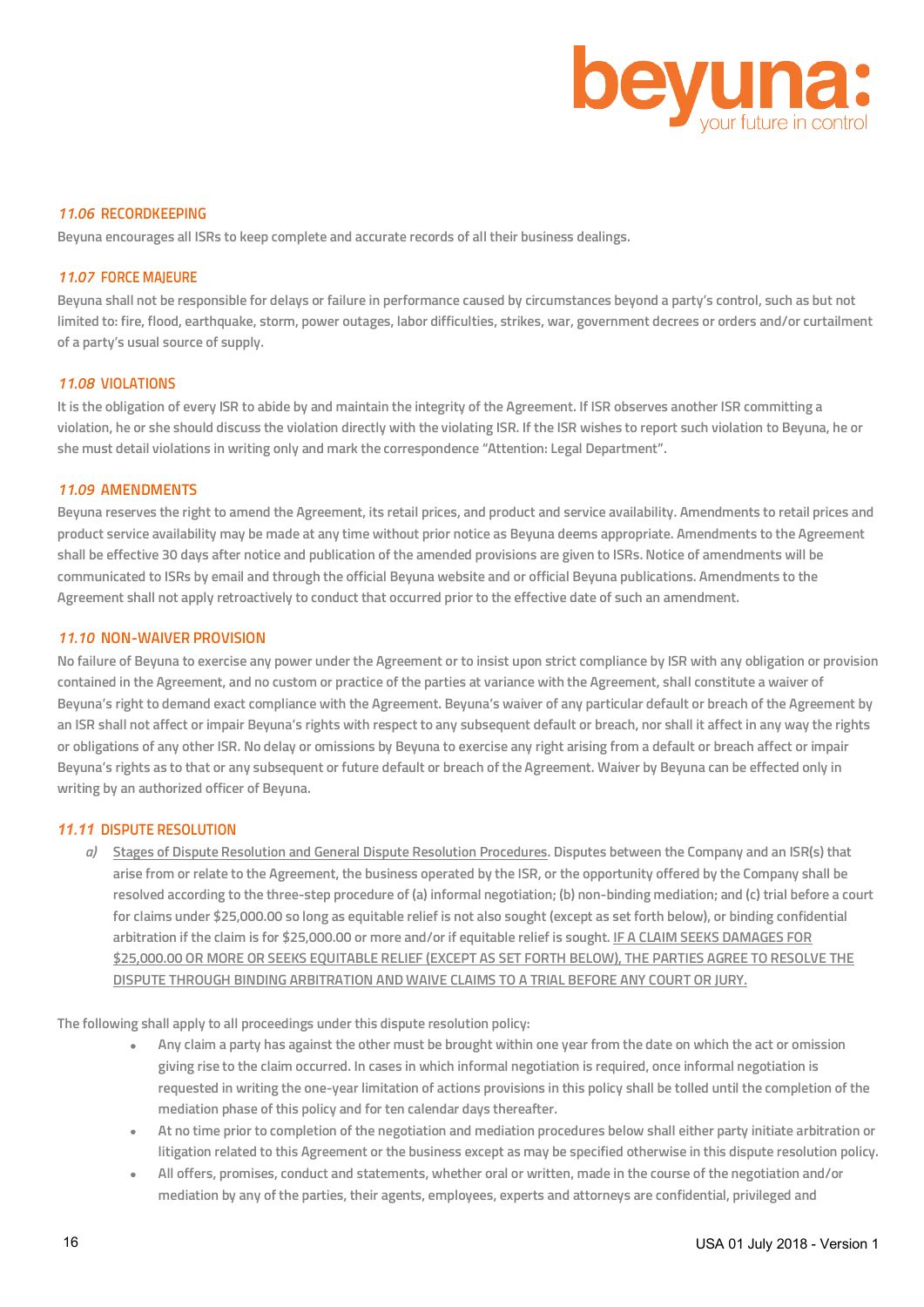

**inadmissible for any purpose, including impeachment, in any court trial, arbitration, or in any other proceeding involving the parties, provided that evidence that is otherwise admissible or discoverable shall not be rendered inadmissible or non-discoverable as a result of its use in the negotiation and/or mediation.** 

- **Informal negotiations and mediation shall take place in New York, New York unless the parties mutually agree on another forum. Informal negotiations and mediation shall take place telephonically if either party requests such and it is practicable to do so.**
- **Each party shall be responsible for its own attorney's fees, expert, professional and witness fees incurred in pursuing any claim, regardless of the forum.**
- **If litigation is filed in court, the action may be brought in the jurisdiction in which either party resides or has its principal place of business.**
- **If arbitration is filed, the arbitration proceedings shall be held in New York, New York.**

**Step 1 - Informal Negotiation. The parties shall attempt in good faith to resolve any dispute arising out of or relating to this Agreement or the Company's business promptly by negotiation between the aggrieved ISR(s) and executives of the Company who have authority to settle the controversy and who are at a higher level of management than the persons with direct responsibility for administration of this Agreement. A party may, at its election, choose to be accompanied in such negotiation by an attorney. If one party elects to have its attorney present, the other party must also agree to have its attorney present if that party has retained counsel.**

**To institute the negotiation process, either party may give the other party written notice of any dispute not resolved in the normal course of business. Within 10 days after delivery of the notice, the receiving party shall submit to the other a written response. The notice and response shall include with reasonable particularity (a) a statement of each party's position and a summary of arguments supporting that position, and (b) the name and title of the executive and attorney who will accompany that party (if applicable), or the name of the ISR and his/her attorney (if applicable) who will accompany him/her in the negotiation. Within 20 days after delivery of the notice, the parties and the attorneys (as applicable) of both parties shall meet at a mutually acceptable time and place. Such meeting may occur telephonically if one party requests that the meeting be held telephonically.** 

**Unless otherwise agreed in writing by the negotiating parties, mediation may be initiated one business day following the close of the negotiation phase. The negotiation phase is "closed" when one party notifies the other in writing that it considers the negotiations "closed". Such closure shall not preclude continuing or later negotiations if desired by both parties.**

**Step 2 – Mediation. If the parties are unsuccessful in resolving their dispute through good faith negotiation, the next step in the dispute resolution process is mediation. If a party elects to pursue mediation, the party shall submit a written request for mediation to the other party within 10 calendar days after the negotiation phase is completed. The parties shall have 10 calendar days following such request to select a mutually acceptable mediator. If the parties cannot agree on a mutually acceptable mediator, they shall apply to JAMS (www.jamsadr.com) to have a neutral mediator appointed.** 

**If neither party timely requests mediation following the completion of the negotiation phase, the dispute shall be deemed resolved and no further action either via mediation, arbitration or litigation may be commenced without the agreement of both parties.**

**Mediation shall be conducted within 20 calendar days from the date on which the mediator is selected or appointed or as otherwise agreed upon by the parties and the mediator.**

**Unless otherwise agreed upon by the parties, the mediation shall be closed no later than 30 calendar days following the completion of the meeting between the mediator and the parties.**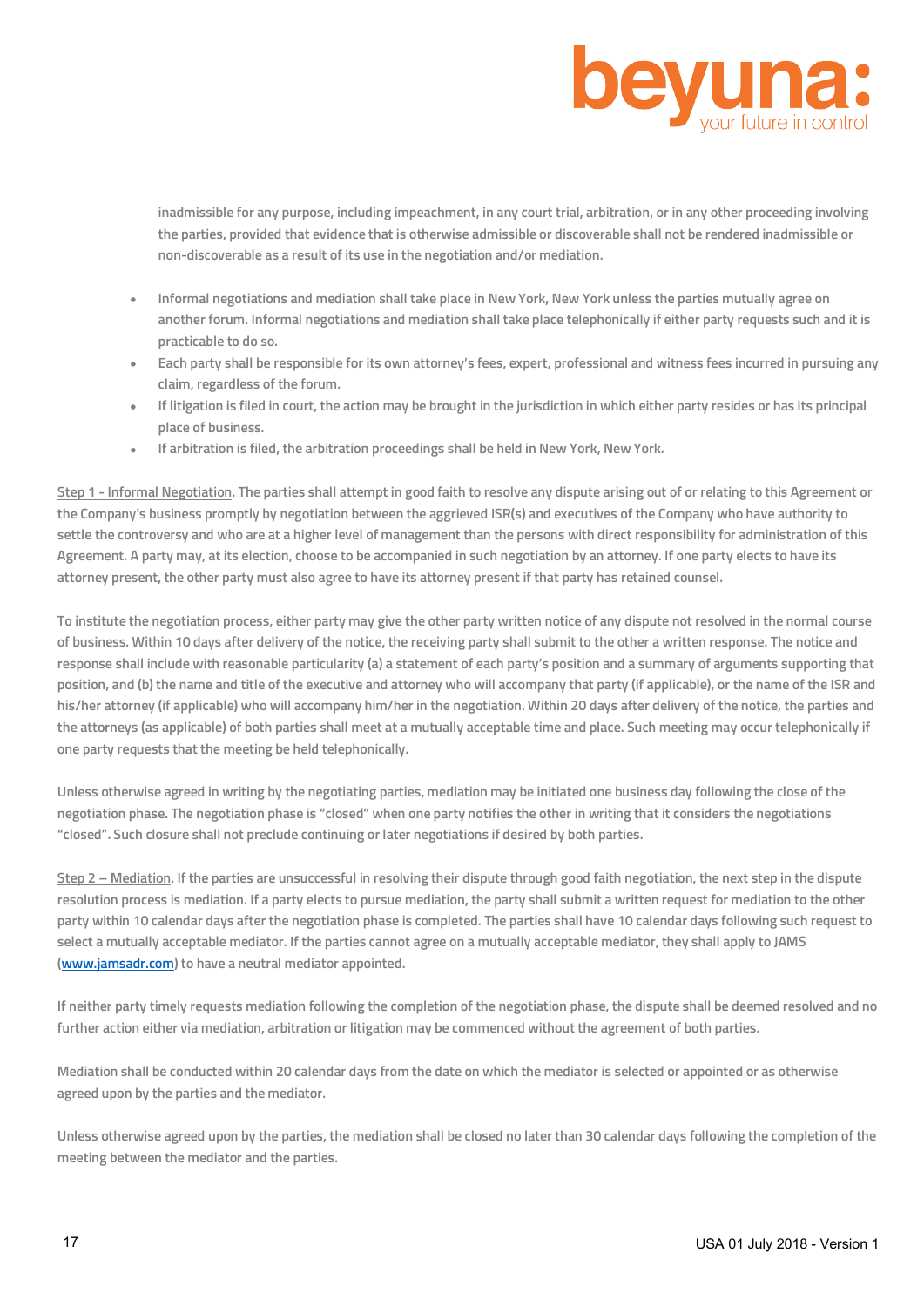

**Step 3 – Arbitration or Litigation. If the dispute has not been resolved through informal negotiation and mediation as provided above, the next step is either arbitration or litigation as provided below.** 

- **Claims under \$25,000.00 with no claim for equitable relief. If a claim seeks less than \$25,000.00 and equitable relief is NOT sought, an action may be brought pursuant to the arbitration policy below if the parties agree. If the parties do not agree to settle the dispute through arbitration, a claim may be brought before the small claims court or the court of general jurisdiction in the county in which either party resides or has its principal place of business.**
- **Claims for \$25,000.00 or more or claims seeking equitable relief - Confidential Binding Arbitration. If a claim seeks \$25,000.00 or more, or seeks equitable relief, and the parties do not successfully resolve their dispute through the negotiation and mediation procedures above, the dispute shall be resolved through binding confidential arbitration as set forth below.**
- *a.* **Arbitration Administered by JAMS. The arbitration shall be filed with, and administered by JAMS in accordance with its Comprehensive Rules and Procedures, which are available on JAMS' website at www.jamsadr.com/rules-comprehensive-arbitration/. Copies of JAMS Rules and Procedures will also be emailed to ISRs upon request to Beyuna's Customer Service Department (customerservice@beyuna.com). Notwithstanding the rules of JAMS, unless otherwise stipulated by the parties, the following shall apply to all Arbitration actions:**
	- **The Federal Rules of Evidence shall apply in all cases.**
	- **The parties shall be entitled to all discovery rights permitted by the Federal Rules of Civil Procedure.**
	- **The parties shall be entitled to bring motions under Rules 12 and/or 56 of the Federal Rules of Civil Procedure.**
	- **The arbitration hearing shall commence no later than 365 days from the date on which the arbitrator is appointed and shall last no more than five business days.**
	- **The parties shall be allotted equal time to present their respective cases.**
	- **The Arbitrator's Award will consist of a written statement stating the disposition of each claim. The award will also provide a concise written statement of the essential findings and conclusions on which the award is based.**
	- **Any dispute relating to whether the dispute is subject to arbitration shall be decided through arbitration.**
- *b.* **Confidentiality. With the exception of discussing the claims with bona fide witnesses to the dispute, neither party (nor any of its attorneys, agents, employees, or proxies) shall verbally or in writing discuss, publish, or otherwise disseminate the claims, allegations, merits, evidence, positions, pleadings, testimony, rulings, awards, orders, issues, or any other aspect of the dispute to any third party, including but not limited to disclosure on the internet or on any social media or blog platform, prior to, during, or after any phase of the three steps of the dispute resolution process unless a specific exemption contained in this dispute resolution policy applies.**
- *c.* **Liquidated Damages for Breach of the Confidentiality Obligation. If a party violates its confidentiality obligations under this dispute resolution policy, the non-breaching party shall incur significant damages to its reputation and goodwill that shall not be readily calculable. Therefore, if a party, its attorneys, agents, or a proxy of a party breaches the confidentiality provisions of this dispute resolution policy, the following shall apply:**
	- **The non-breaching party shall be entitled to liquidated damages in the amount of \$10,000.00 per violation, or \$25,000.00 per violation if the disclosure is published on the internet, including but not limited to disclosure on any website or on any social media forum. Every disclosure of each claim, allegation, pleading, or other prohibited disclosure shall constitute a separate violation. Notwithstanding this confidentiality and liquidated damage provision, nothing herein shall limit the right or ability of a party to disclose evidence, claims, or allegations relating to the dispute to any individual who is, or who may be, a bona fide witness to the dispute. The parties agree that this liquidated damage amount is reasonable and waive all claims and defenses that it constitutes a penalty; AND**
	- **Breach of the confidentiality provision by disseminating or publishing information described in subparagraph c above through any**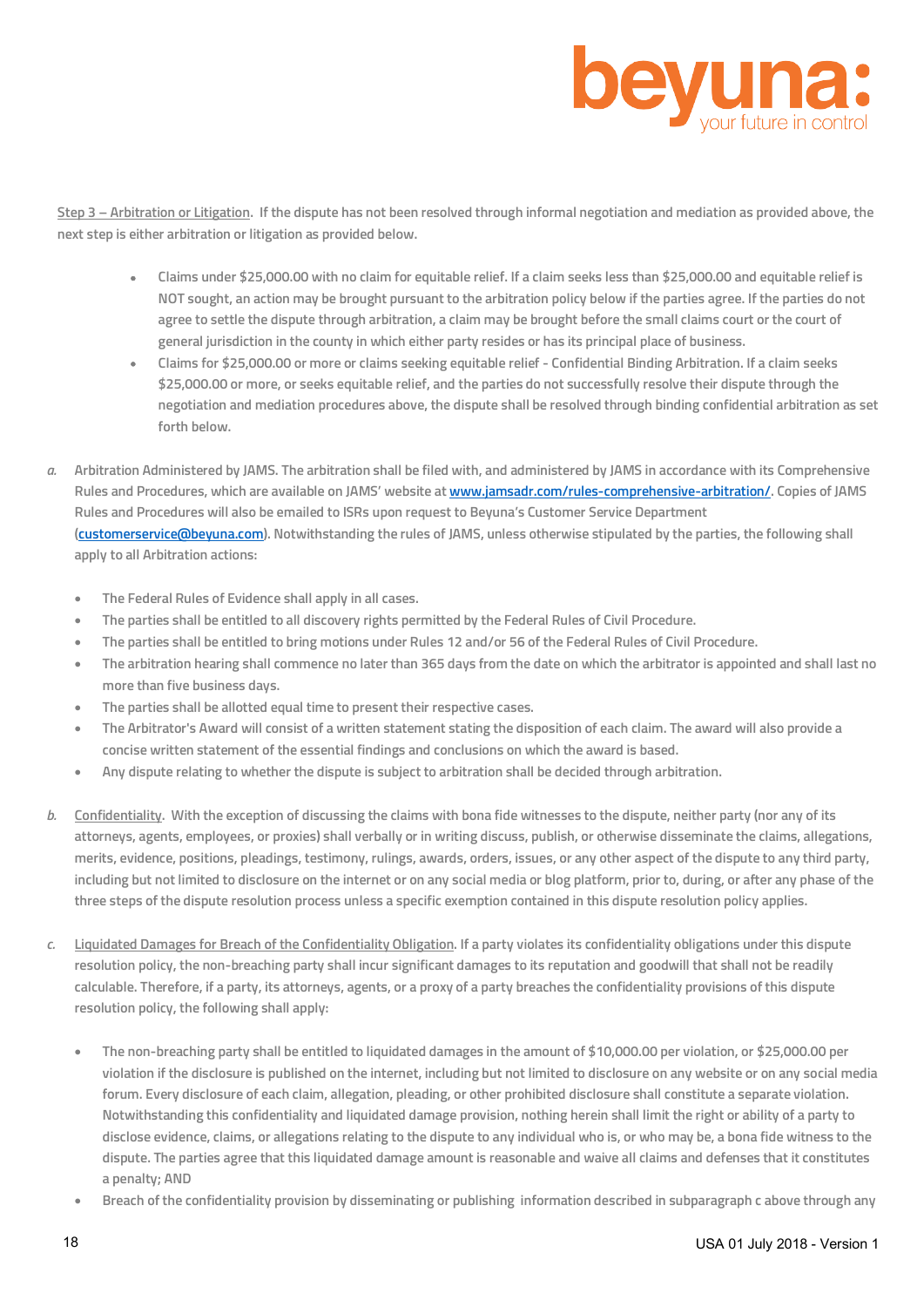

**form of mass media (including but not limited to posting on the Internet or on any social media platform) by a party, a party's agent, or a party's proxy shall constitute an act of wanton and gross bad faith, and shall constitute a waiver of the beaching party's right to pursue the claim(s) and/or defense(s) against the non-breaching party, and shall entitle the non-breaching party to a default judgment against the breaching party.**

- *d.* **Emergency Relief. Either party may bring an action before JAMS seeking emergency relief to protect its intellectual property rights, including but not limited to protecting its rights pursuant to the non-solicitation provisions of the Agreement. A claim or cause of action seeking emergency relief shall be brought pursuant to the Emergency Relief Procedures in JAMS Comprehensive Rules and Procedures, available at https://www.jamsadr.com/rules-comprehensive-arbitration/#Rule%202, or by contacting the Customer Service Department (customerservice@beyuna.com). The parties agree that any violation of the Confidential Information (Section 6.01) or Nonsolicitation (Section 3.07) provisions of these Policies and Procedures shall entitle Beyuna to emergency and permanent equitable relief because: (a) there shall be no adequate remedy at law; (b) Beyuna shall suffer immediate and irreparable harm should such policies be breached; and (c) if emergency and permanent equitable relief is not granted, the injury to Beyuna shall outweigh the potential harm to ISR if emergency and/or permanent equitable relief is granted.**
- *e.* **Disputes Not Subject the Three-Step Dispute Resolution Procedure. A party need not go through the informal negotiation or mediation steps in the following situations:**
	- **Action to Enforce Arbitration Award or Order. Either party may bring an action in a court properly vested with jurisdiction to enforce an Arbitration award or order, including but not limited to an order for emergency relief.**
	- **Petitions for Emergency Relief. If a party deems it necessary to seek emergency relief to protect its interests, it may seek emergency relief as set forth in this dispute resolution policy without engaging in the negotiation or mediation process set forth above. Notwithstanding the foregoing, the parties are encouraged, but not required, to engage in negotiation and or mediation concurrently with any pending request for emergency relief.**
	- **Public Injunctive Relief. If public injunctive relief is authorized by federal or state statute, an action may be brought before a court properly vested with jurisdiction over the parties so long as: (a) the relief sought is limited to public injunctive relief that is authorized by federal or state statute; and (b) the public injunctive relief is unavailable through arbitration proceedings hereunder. Note that the confidentiality provisions and corresponding liquidated damages provisions for breach of the confidentiality provision contained in this dispute resolution policy shall remain in effect for claims and actions brought under this exception to the three-step dispute resolution process unless such action is brought before a court and the disclosure is related solely to material that is not filed with the court under seal or pursuant to a protective order.**
	- **Disciplinary Sanctions. The Company shall not be required to engage in the three-step dispute resolution process prior to imposing disciplinary sanction for violation of the Agreement.**
- *f.* **Remedies. Remedies available to ISRs under U.S. federal laws and the state and local laws of an ISR's state of residence shall remain available to the ISR in any arbitration proceeding.**

## *11.12* **CLASS ACTION WAIVER**

**ALL DISPUTES, WHETHER PURSUED THROUGH ARBITRATION OR BEFORE THE COURTS, THAT ARISE FROM OR RELATE TO THE AGREEMENT, THAT ARISE FROM OR RELATE TO THE BEYUNA BUSINESS, OR THAT ARISE FROM OR RELATE TO THE RELATIONSHIP BETWEEN THE PARTIES, SHALL BE BROUGHT AND PROCEED ON AN INDIVIDUAL BASIS. THE PARTIES WAIVE THEIR RIGHTS TO PURSUE ANY ACTION AGAINST THE OTHER PARTY AND/OR THEIR RESPECTIVE OWNERS, OFFICERS, DIRECTORS AND AGENTS, ON A CLASS OR CONSOLIDATED BASIS. YOU MAY OPT OUT OF THIS CLASS ACTION WAIVER IF YOU WISH BY SUBMITTING WRITTEN NOTICE TO THE COMPANY OF YOUR DESIRE TO OPT OUT WITHIN 30 DAYS FROM THE DATE ON WHICH YOU ENROLL AS AN ISR. SUBMIT YOUR WRITTEN OPT-OUT NOTICE TO THE COMPLIANCE DEPARTMENT (COMPLIANCE@BEYUNA.COM).**